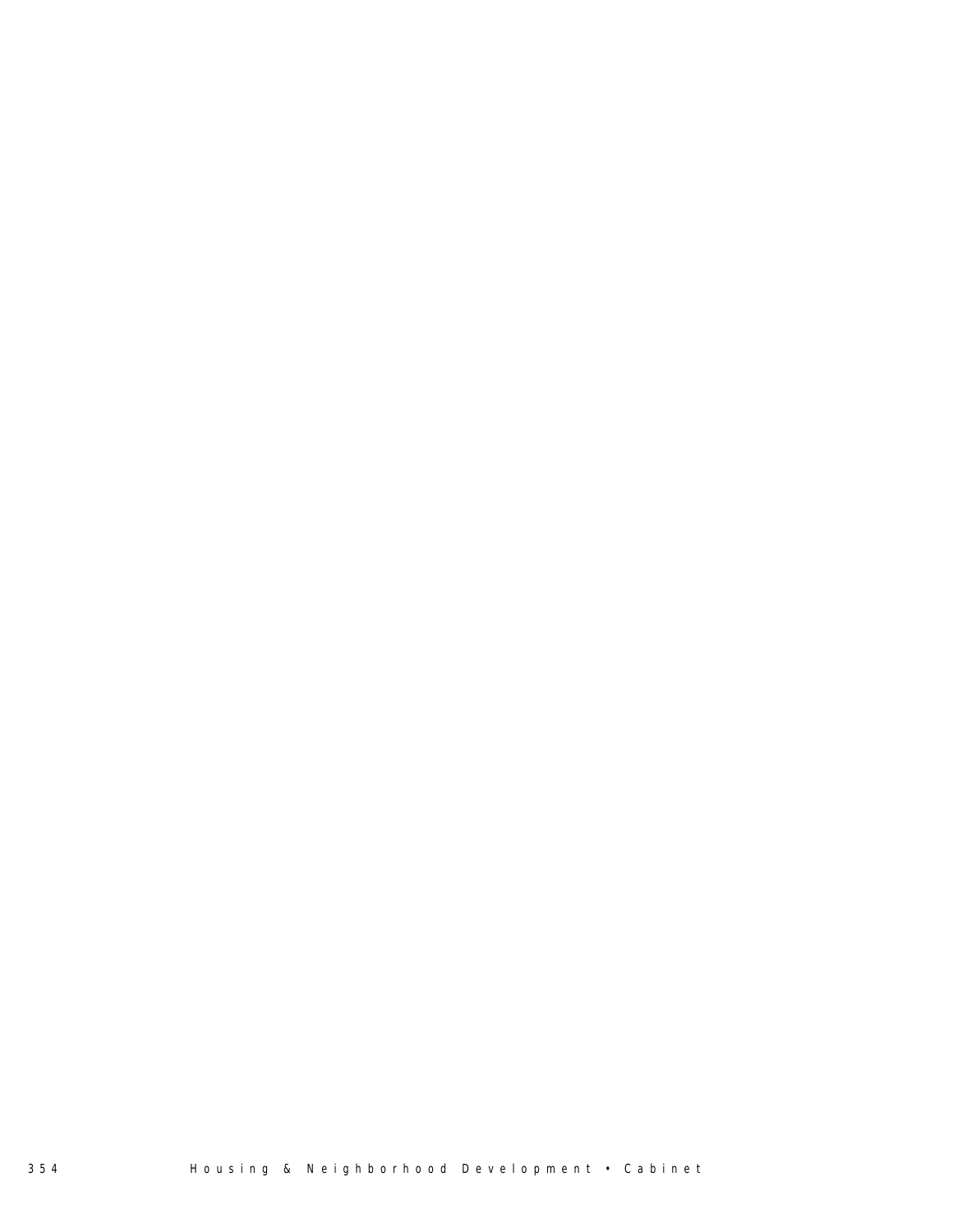## Housing & Neighborhood Development

*Evelyn Friedman, Chief of Housing & Neighborhood Development* 

### *Cabinet Mission*

The Cabinet is committed to making Boston the most livable city in the nation by working with its many communities to build strong neighborhoods through the strategic investment of public resources.

| <b>Operating Budget</b>            | Program Name                                | Total Actual '09       | Total Actual '10       | Total Approp '11        | <b>Total Budget '12</b> |  |
|------------------------------------|---------------------------------------------|------------------------|------------------------|-------------------------|-------------------------|--|
|                                    | Leading the Way<br>Neighborhood Development | 5.000.000<br>3,778,972 | 4.979.000<br>3,410,789 | 5,000,000<br>3,392,792  | 5,000,000<br>3,395,134  |  |
|                                    | Total                                       | 8,778,972              | 8,389,789              | 8,392,792               | 8,395,134               |  |
| <b>Capital Budget Expenditures</b> |                                             | Actual '09             | Actual '10             | <b>Estimated '11</b>    | Projected '12           |  |
|                                    | Neighborhood Development                    | 4,416,146              | 774.295                | 160,000                 | 2,734,000               |  |
|                                    | <b>Total</b>                                | 4,416,146              | 774,295                | 160,000                 | 2,734,000               |  |
| <b>External Funds Expenditures</b> |                                             | Total Actual '09       | Total Actual '10       | <b>Total Approp '11</b> | <b>Total Budget '12</b> |  |
|                                    | Neighborhood Development                    | 60,832,354             | 87,162,162             | 81,267,222              | 72,832,712              |  |
|                                    | Total                                       | 60.832.354             | 87, 162, 162           | 81,267,222              | 72,832,712              |  |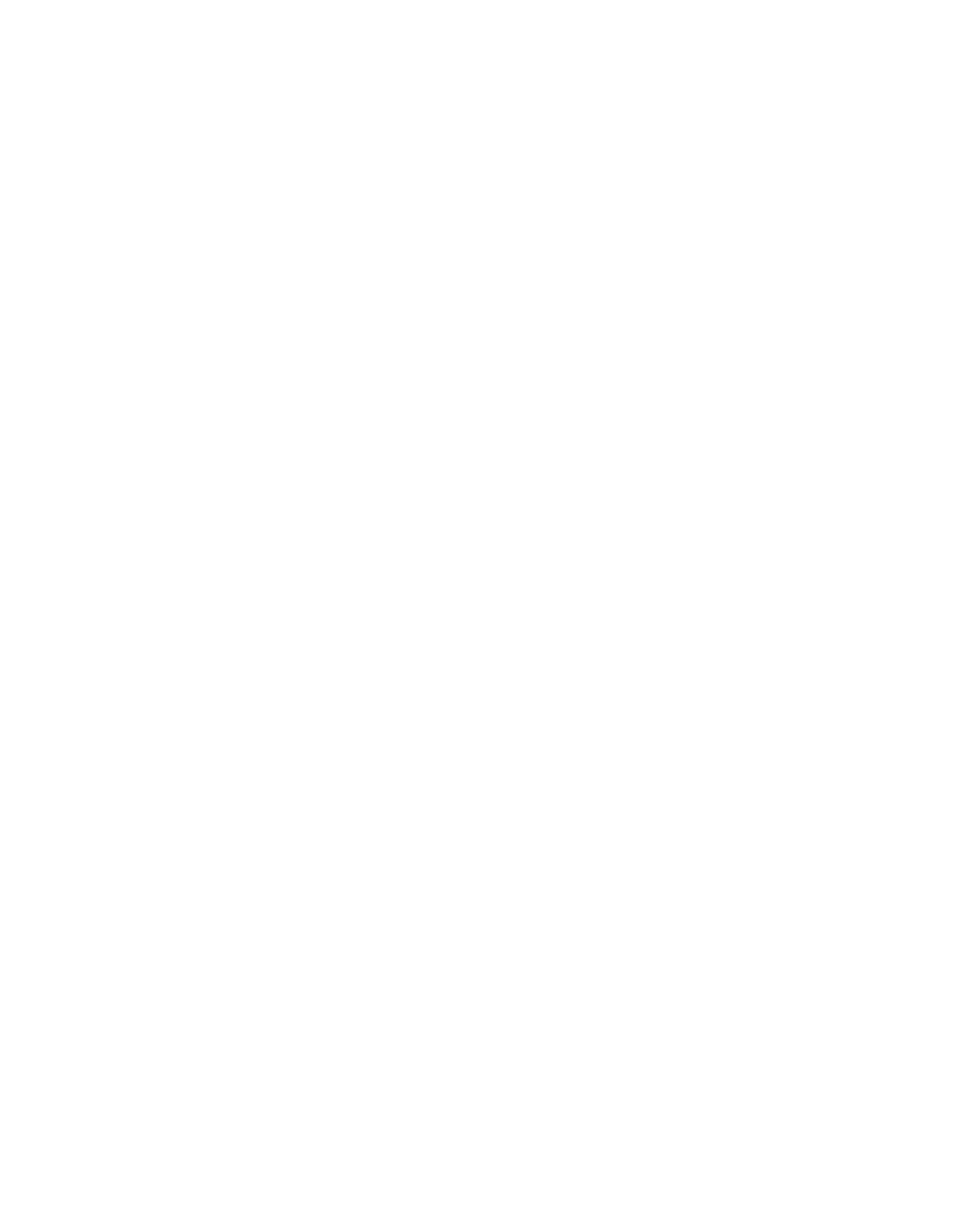## Leading the Way Operating Budget

### *Appropriation: 189*

### *Department Mission*

The mission of the Leading the Way III campaign is to expand and protect Boston's housing supply and stabilize neighborhoods adversely effected by the economic downturn and foreclosure boom. The four-year campaign focuses all of the City's housing agencies, including the Department of Neighborhood Development, the Boston Housing Authority, the Boston Redevelopment Authority, and the Inspectional Services Department around a comprehensive strategy to address Boston's housing needs in four key areas: 1) Housing Boston's workforce through new production and enhanced access to the market; 2) Preventing foreclosures and mitigating the negative effects of foreclosures on Boston's neighborhoods;3) Reversing the rise in homelessness, and 4) Preserving and stabilizing the rental housing stock.

### *FY12 Performance Strategies*

- To expand the supply of market rate housing, especially in areas of the City not adversely affected by foreclosures or declining values.
- To help moderate to middle income homebuyers benefit from lower market prices by helping them overcome financing obstacles currently existing in the credit markets.
- To mitigate effects of foreclosed homes on Boston's neighborhoods through reclamation of bank-owned properties.
- To mitigate the negative effects of declining values on existing homeowners by helping them reinvest in their homes.
- To reduce home foreclosures through counseling of at-risk homeowners.
- To stabilize public and private affordable rental housing through financial and technical assistance.

| <b>Operating Budget</b>            | Program Name                                                         | Total Actual '09       | Total Actual '10       | Total Approp '11       | <b>Total Budget '12</b> |
|------------------------------------|----------------------------------------------------------------------|------------------------|------------------------|------------------------|-------------------------|
|                                    | Housing Production and Access<br>Housing & Neighborhood Preservation | 2.500.000<br>2,500,000 | 2.500.000<br>2,479,000 | 2.500.000<br>2,500,000 | 2,500,000<br>2,500,000  |
|                                    | Total                                                                | 5,000,000              | 4,979,000              | 5,000,000              | 5,000,000               |
| <b>Selected Service Indicators</b> |                                                                      | Actual '09             | Actual '10             | Approp '11             | <b>Budget '12</b>       |
|                                    |                                                                      |                        |                        |                        |                         |
|                                    | Personnel Services<br>Non Personnel                                  | $\Omega$<br>5.000.000  | 4,979,000              | 5,000,000              | 5,000,000               |
|                                    | Total                                                                | 5,000,000              | 4,979,000              | <i>5,000,000</i>       | 5,000,000               |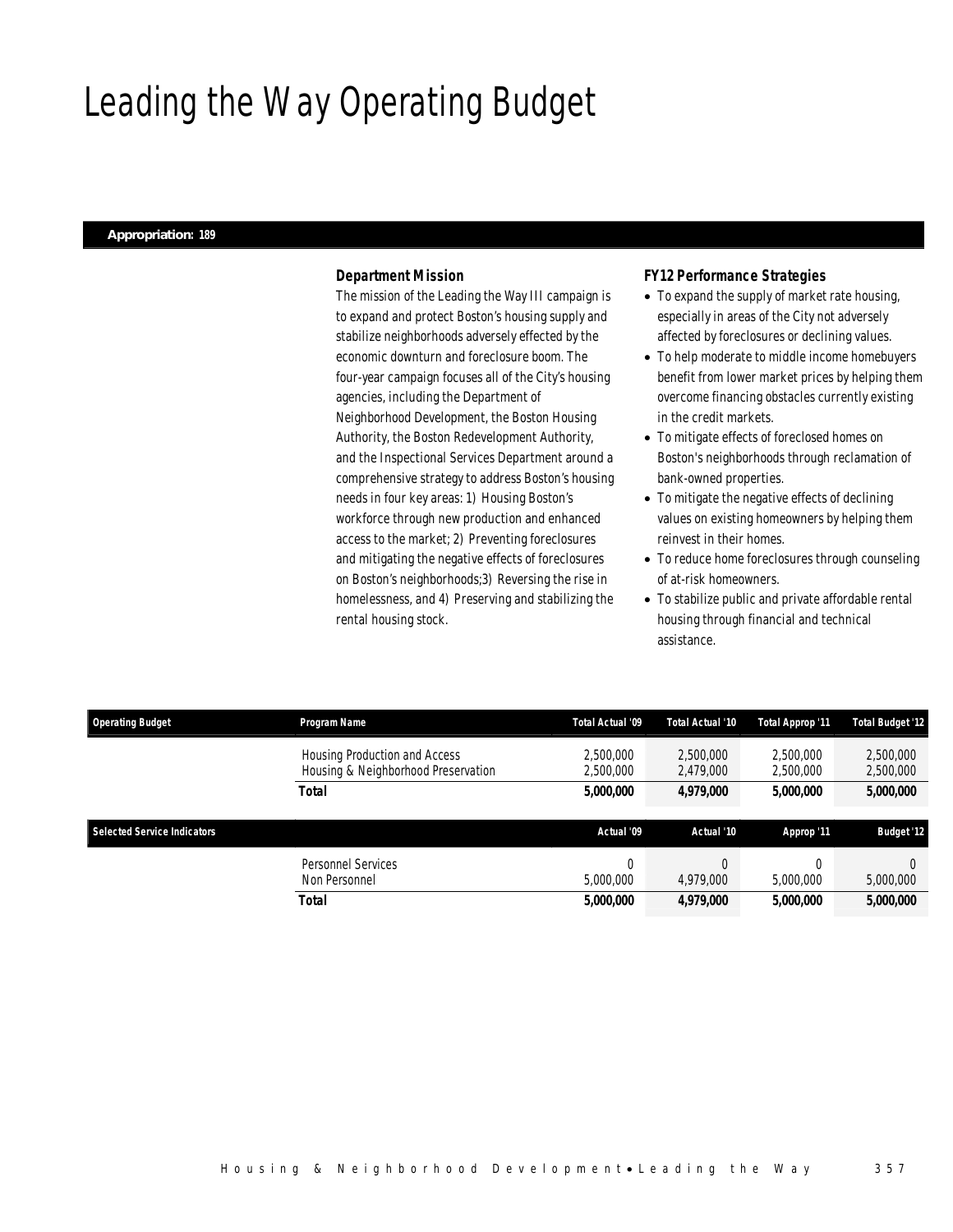## Leading the Way Operating Budget

## *Description of Services*

In FY12, Leading the Way resources will be used to 1) help new homebuyers enter the market including purchasing bank-foreclosed properties, 2) stabilize neighborhoods by assisting homeowners with repairs of their homes, 3) stabilize neighborhoods by securing and acquiring distressed bank-owned properties for redevelopment to ownership or rental housing, 4) create supportive housing for homeless families and individuals and 5) preserve rental housing.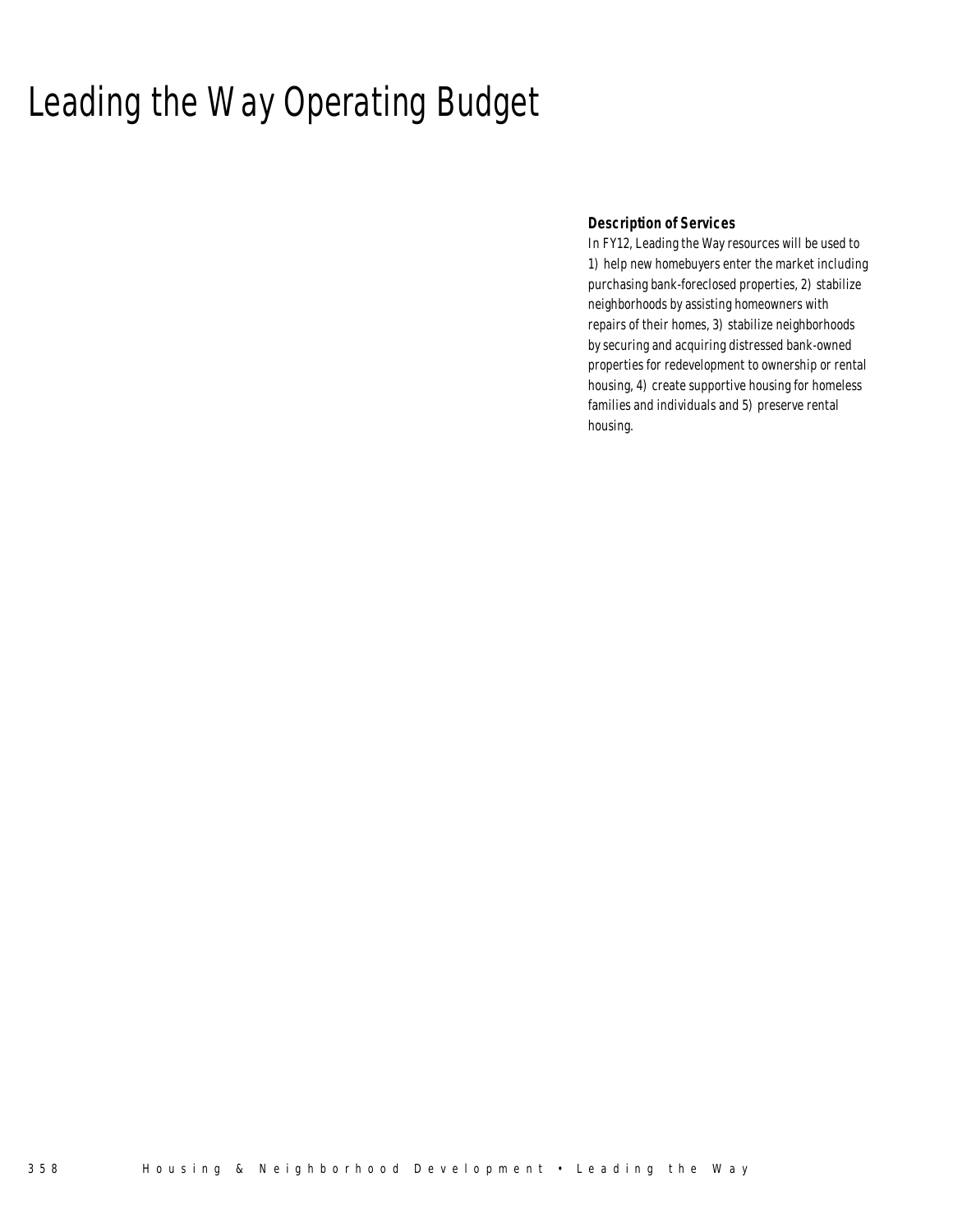## Department History

| <b>Personnel Services</b>       |                                                                     | FY09 Expenditure      | FY10 Expenditure               | FY11 Appropriation      | FY12 Adopted                 | Inc/Dec 11 vs 12 |
|---------------------------------|---------------------------------------------------------------------|-----------------------|--------------------------------|-------------------------|------------------------------|------------------|
|                                 | 51000 Permanent Employees                                           | $\boldsymbol{0}$      | $\boldsymbol{0}$               | $\boldsymbol{0}$        | $\boldsymbol{0}$             | 0                |
|                                 | 51100 Emergency Employees                                           | $\boldsymbol{0}$      | $\mathbf 0$                    | 0                       | $\mathbf 0$                  | 0                |
|                                 | 51200 Overtime                                                      | $\boldsymbol{0}$      | 0                              | $\mathbf 0$             | $\mathbf 0$                  | $\overline{0}$   |
|                                 | 51600 Unemployment Compensation                                     | 0<br>0                | $\mathbf{0}$<br>$\mathbf{0}$   | 0<br>0                  | $\mathbf{0}$<br>$\mathbf{0}$ | 0<br>0           |
|                                 | 51700 Workers' Compensation<br><b>Total Personnel Services</b>      | $\mathbf{0}$          | 0                              | 0                       | $\bf{0}$                     | 0                |
| <b>Contractual Services</b>     |                                                                     | FY09 Expenditure      | FY10 Expenditure               | FY11 Appropriation      | FY12 Adopted                 | Inc/Dec 11 vs 12 |
|                                 |                                                                     |                       |                                |                         |                              |                  |
|                                 | 52100 Communications                                                | $\boldsymbol{0}$      | $\boldsymbol{0}$               | $\boldsymbol{0}$        | $\boldsymbol{0}$             | 0                |
|                                 | 52200 Utilities<br>52400 Snow Removal                               | $\boldsymbol{0}$<br>0 | $\mathbf{0}$<br>$\Omega$       | $\mathbf 0$<br>$\Omega$ | $\mathbf 0$<br>$\mathbf{0}$  | $\mathbf 0$<br>0 |
|                                 | 52500 Garbage/Waste Removal                                         | 0                     | $\overline{0}$                 | $\overline{0}$          | $\mathbf{0}$                 | 0                |
|                                 | 52600 Repairs Buildings & Structures                                | 0                     | $\mathbf{0}$                   | $\Omega$                | $\mathbf{0}$                 | 0                |
|                                 | 52700 Repairs & Service of Equipment                                | $\boldsymbol{0}$      | 0                              | $\overline{0}$          | $\mathbf{0}$                 | $\overline{0}$   |
|                                 | 52800 Transportation of Persons                                     | $\mathbf{0}$          | $\overline{0}$                 | $\overline{0}$          | $\mathbf{0}$                 | 0                |
|                                 | 52900 Contracted Services                                           | 5,000,000             | 4,979,000                      | 5,000,000               | 5,000,000                    | 0                |
|                                 | <b>Total Contractual Services</b>                                   | 5,000,000             | 4,979,000                      | 5,000,000               | 5,000,000                    | 0                |
| <b>Supplies &amp; Materials</b> |                                                                     | FY09 Expenditure      | FY10 Expenditure               | FY11 Appropriation      | FY12 Adopted                 | Inc/Dec 11 vs 12 |
|                                 | 53000 Auto Energy Supplies                                          | $\boldsymbol{0}$      | $\boldsymbol{0}$               | $\boldsymbol{0}$        | $\boldsymbol{0}$             | 0                |
|                                 | 53200 Food Supplies                                                 | $\boldsymbol{0}$      | 0                              | $\mathbf 0$             | $\mathbf 0$                  | $\mathbf 0$      |
|                                 | 53400 Custodial Supplies                                            | 0                     | $\mathbf{0}$                   | 0                       | $\mathbf{0}$                 | 0                |
|                                 | 53500 Med, Dental, & Hosp Supply                                    | 0                     | $\mathbf{0}$                   | $\overline{0}$          | $\mathbf 0$                  | 0                |
|                                 | 53600 Office Supplies and Materials                                 | 0                     | 0                              | $\Omega$                | $\mathbf{0}$                 | 0                |
|                                 | 53700 Clothing Allowance                                            | 0                     | 0                              | $\Omega$                | $\mathbf{0}$<br>$\mathbf{0}$ | $\overline{0}$   |
|                                 | 53800 Educational Supplies & Mat<br>53900 Misc Supplies & Materials | 0<br>0                | $\overline{0}$<br>$\mathbf{0}$ | $\overline{0}$<br>0     | $\mathbf 0$                  | 0<br>0           |
|                                 | <b>Total Supplies &amp; Materials</b>                               | $\mathbf{0}$          | 0                              | 0                       | $\bf{0}$                     | 0                |
| <b>Current Chgs &amp; Oblig</b> |                                                                     | FY09 Expenditure      | FY10 Expenditure               | FY11 Appropriation      | FY12 Adopted                 | Inc/Dec 11 vs 12 |
|                                 |                                                                     |                       |                                |                         |                              |                  |
|                                 | 54300 Workers' Comp Medical                                         | $\boldsymbol{0}$      | $\boldsymbol{0}$               | $\boldsymbol{0}$        | $\boldsymbol{0}$             | 0                |
|                                 | 54400 Legal Liabilities                                             | $\boldsymbol{0}$      | 0                              | $\mathbf 0$             | $\mathbf 0$<br>$\mathbf{0}$  | $\mathbf 0$<br>0 |
|                                 | 54500 Aid To Veterans<br>54600 Current Charges H&I                  | 0<br>0                | $\mathbf{0}$<br>$\overline{0}$ | 0<br>$\mathbf 0$        | $\mathbf 0$                  | 0                |
|                                 | 54700 Indemnification                                               | $\mathbf{0}$          | 0                              | 0                       | $\mathbf{0}$                 | 0                |
|                                 | 54900 Other Current Charges                                         | $\boldsymbol{0}$      | 0                              | 0                       | $\mathbf 0$                  | 0                |
|                                 | Total Current Chgs & Oblig                                          | $\mathbf{0}$          | 0                              | $\overline{0}$          | $\mathbf{0}$                 | 0                |
| Equipment                       |                                                                     | FY09 Expenditure      | FY10 Expenditure               | FY11 Appropriation      | FY12 Adopted                 | Inc/Dec 11 vs 12 |
|                                 | 55000 Automotive Equipment                                          | $\boldsymbol{0}$      | 0                              | $\mathbf 0$             | $\boldsymbol{0}$             | 0                |
|                                 | 55400 Lease/Purchase                                                | $\overline{0}$        | $\Omega$                       | $\overline{0}$          | $\mathbf{0}$                 | $\overline{0}$   |
|                                 | 55600 Office Furniture & Equipment                                  | $\boldsymbol{0}$      | 0                              | $\boldsymbol{0}$        | $\boldsymbol{0}$             | $\mathbf 0$      |
|                                 | 55900 Misc Equipment                                                | $\boldsymbol{0}$      | 0                              | $\boldsymbol{0}$        | $\boldsymbol{0}$             | 0                |
|                                 | <b>Total Equipment</b>                                              | $\pmb{0}$             | 0                              | 0                       | 0                            | 0                |
| <b>Other</b>                    |                                                                     | FY09 Expenditure      | FY10 Expenditure               | FY11 Appropriation      | FY12 Adopted                 | Inc/Dec 11 vs 12 |
|                                 | 56200 Special Appropriation                                         | $\boldsymbol{0}$      | 0                              | $\boldsymbol{0}$        | 0                            | 0                |
|                                 | 57200 Structures & Improvements                                     | $\boldsymbol{0}$      | 0                              | $\mathbf 0$             | 0                            | 0                |
|                                 | 58000 Land & Non-Structure                                          | $\boldsymbol{0}$      | 0                              | $\mathbf 0$             | $\mathbf{0}$                 | 0                |
|                                 | <b>Total Other</b>                                                  | $\pmb{0}$             | 0                              | 0                       | 0                            | 0                |
|                                 | <b>Grand Total</b>                                                  | 5,000,000             | 4,979,000                      | 5,000,000               | 5,000,000                    | $\overline{0}$   |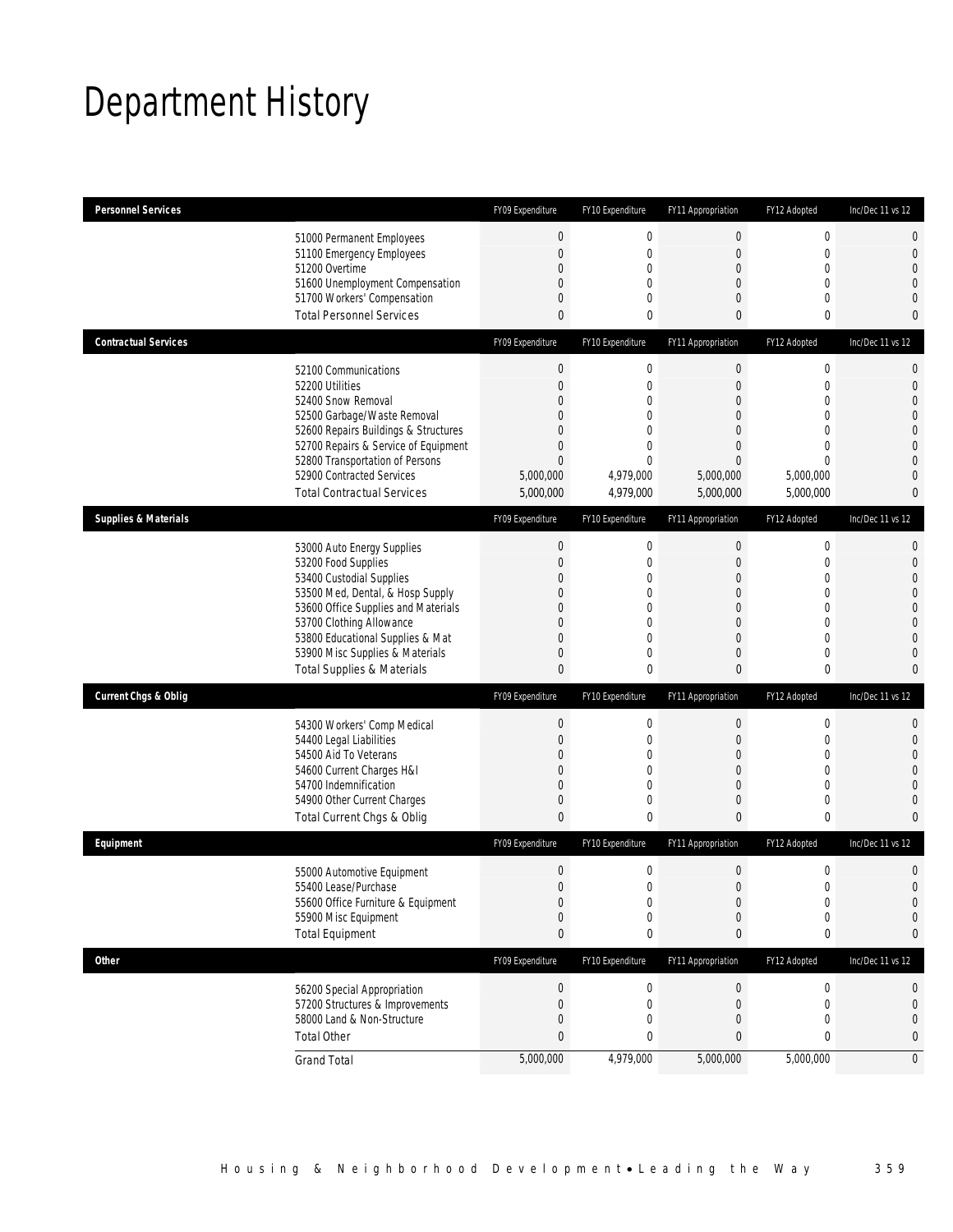## Program 1. Housing Production and Access

#### *Organization: 189200*

### *Program Description*

The mission of this program is to house Boston's workforce through new production of market rate housing, opening up access to the market for moderate-and-middle income homebuyers and producing new affordable housing for lower-wage workers including new supportive housing for Boston's homeless. This program will use Citycontrolled resources including its regulatory powers, real estate assets and funding to leverage significant public and private investments to achieve its goals.

### *Program Strategies*

- To expand the supply of market rate housing, especially in areas of the City not adversely affected by foreclosures or declining values.
- To help moderate to middle income homebuyers benefit from lower market prices by helping them overcome financing obstacles currently existing in the credit markets.

| <b>Performance Measures</b>                               | Actual '09 | Actual '10 | Projected '11 | Target '12        |
|-----------------------------------------------------------|------------|------------|---------------|-------------------|
| Affordable units permitted<br>Market-rate units permitted | 196<br>334 | 255<br>243 | 327<br>492    | 250<br>750        |
| <b>Selected Service Indicators</b>                        | Actual '09 | Actual '10 | Approp '11    | <b>Budget '12</b> |
| Personnel Services<br>Non Personnel                       | 2,500,000  | 2,500,000  | 2,500,000     | 2,500,000         |
| Total                                                     | 2,500,000  | 2,500,000  | 2,500,000     | 2,500,000         |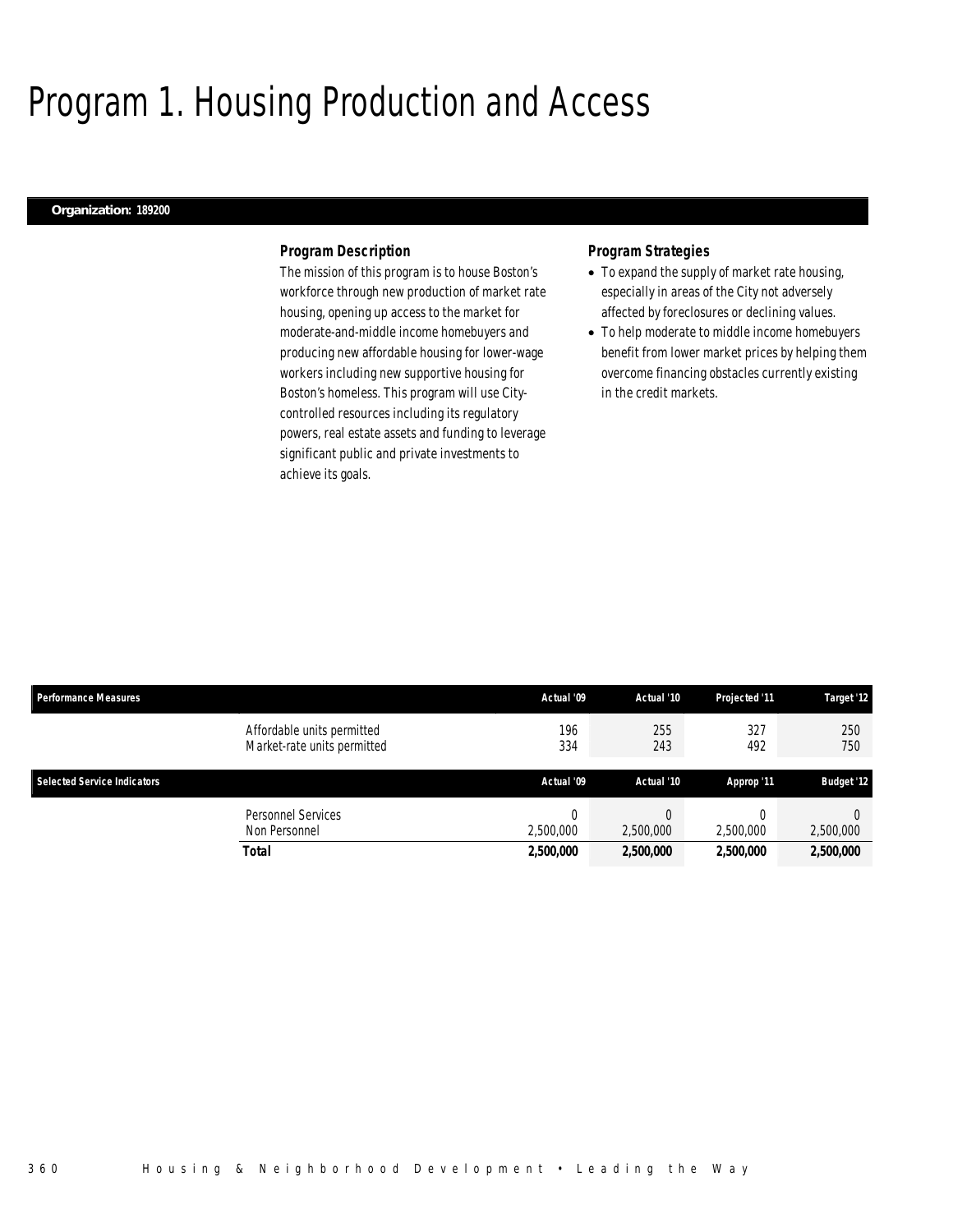## Program 2. Housing & Neighborhood Preservation

### *Organization: 189300*

### *Program Description*

The mission of this program is 1) to preserve affordable housing that is at risk due to either expiring affordability protections or physical and financial distress, and 2) to preserve neighborhoods put at risk due to foreclosures, neglected bankowned real estate and declining values. This mission will be achieved through a combination of initiatives that will preserve affordable rental housing, prevent foreclosures and mitigate the effects of those foreclosures that do occur and help existing homeowners reinvest in their homes.

## *Program Strategies*

- To mitigate effects of foreclosed homes on Boston's neighborhoods through reclamation of bank-owned properties.
- To mitigate the negative effects of declining values on existing homeowners by helping them reinvest in their homes.
- To reduce home foreclosures through counseling of at-risk homeowners.
- To stabilize public and private affordable rental housing through financial and technical assistance.

| <b>Performance Measures</b>                                                           | Actual '09            | Actual '10 | Projected '11 | Target '12        |
|---------------------------------------------------------------------------------------|-----------------------|------------|---------------|-------------------|
| Bank-owned (REO) units reclaimed                                                      |                       | 173        | 102           | 125               |
| Homeowners assisted with foreclosure<br>prevention counseling                         | 936                   | 1,071      | 1.038         | 1,045             |
| Homeowners assisted with foreclosure<br>prevention counseling who avoided foreclosure | 372                   | 626        | 544           | 535               |
| Private affordable rental housing units preserved                                     |                       | 1,339      | 1,279         | 1,250             |
| <b>Selected Service Indicators</b>                                                    | Actual '09            | Actual '10 | Approp '11    | <b>Budget '12</b> |
| <b>Personnel Services</b><br>Non Personnel                                            | $\Omega$<br>2.500.000 | 2.479.000  | 2,500,000     | 2,500,000         |
| <b>Total</b>                                                                          | 2,500,000             | 2,479,000  | 2,500,000     | 2,500,000         |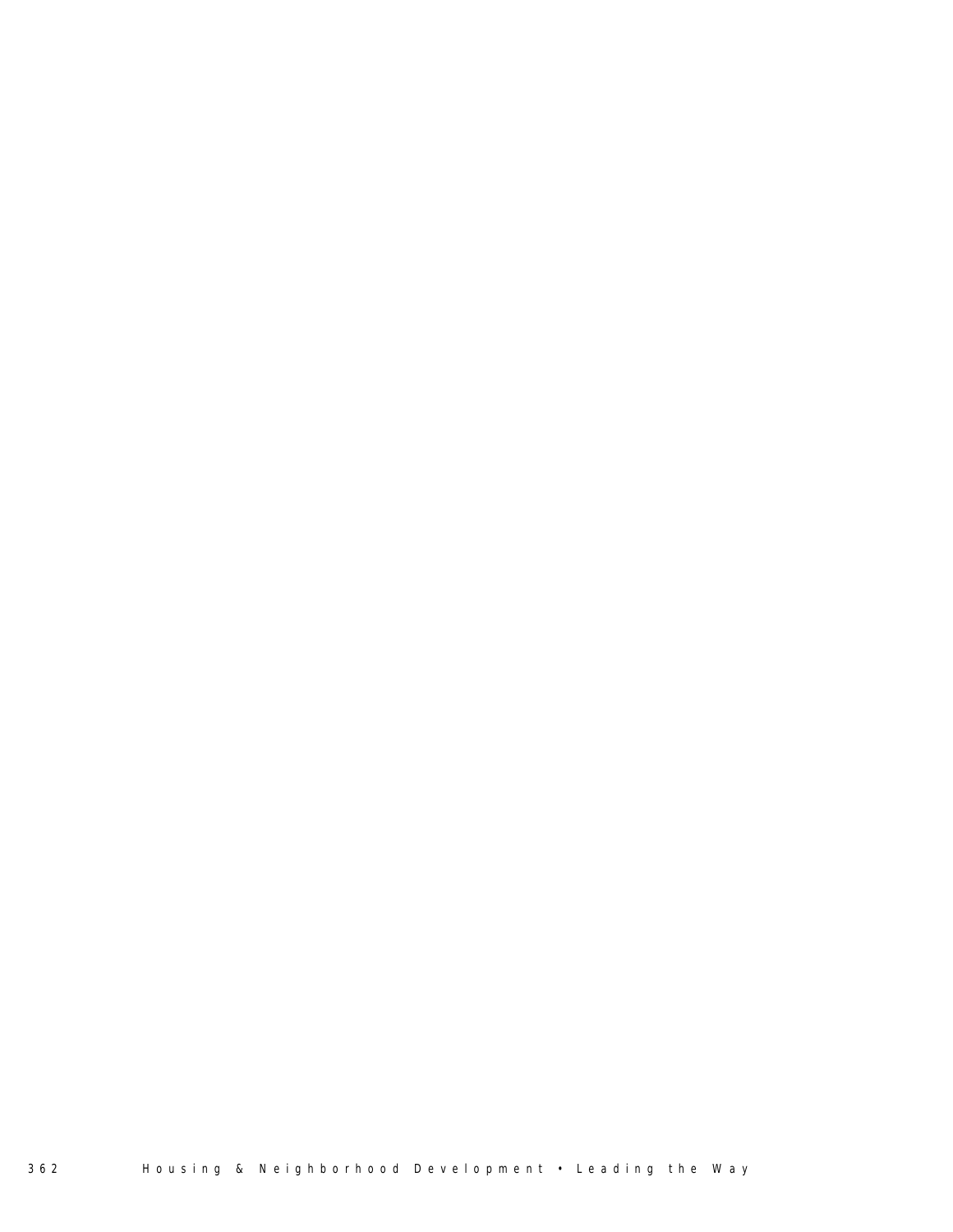## Neighborhood Development Operating Budget

*Evelyn Friedman, Chief of Housing & Neighborhood Development Appropriation: 188* 

## *Department Mission*

The Cabinet is committed to making Boston the most livable city in the nation by working with its many communities to build strong neighborhoods through the strategic investment of public resources.

## *FY12 Performance Strategies*

- To assist existing homeowners in retaining their homes and to encourage homeownership.
- To dispose of tax-foreclosed and surplus property.
- To promote the development and preservation of economically viable, attractive businesses and non-profits in Main Streets and other neighborhood business districts.
- To provide shelter, support services, rental assistance, and housing counseling to homeless persons, persons with AIDS, and tenants at risk.

| <b>Operating Budget</b>      | Program Name                                                                                                                                                                                                                                                                                                                              | Total Actual '09                                                                                                               | Total Actual '10                                                                                                                         | Total Approp '11                                                                                                | <b>Total Budget '12</b>                                                             |
|------------------------------|-------------------------------------------------------------------------------------------------------------------------------------------------------------------------------------------------------------------------------------------------------------------------------------------------------------------------------------------|--------------------------------------------------------------------------------------------------------------------------------|------------------------------------------------------------------------------------------------------------------------------------------|-----------------------------------------------------------------------------------------------------------------|-------------------------------------------------------------------------------------|
|                              | Administration<br>Real Estate Management & Sales<br><b>Housing Development</b><br><b>Business Services</b>                                                                                                                                                                                                                                | 1,334,673<br>1,684,722<br>683,654<br>75,923                                                                                    | 1,173,710<br>1,372,071<br>675,884<br>189,124                                                                                             | 835,157<br>1,506,560<br>993,669<br>57,406                                                                       | 1,536,193<br>1,323,898<br>441,370<br>93,673                                         |
|                              | Total                                                                                                                                                                                                                                                                                                                                     | 3,778,972                                                                                                                      | 3,410,789                                                                                                                                | 3,392,792                                                                                                       | 3,395,134                                                                           |
| <b>External Funds Budget</b> | <b>Fund Name</b>                                                                                                                                                                                                                                                                                                                          | <b>Total Actual '09</b>                                                                                                        | Total Actual '10                                                                                                                         | <b>Total Approp '11</b>                                                                                         | <b>Total Budget '12</b>                                                             |
|                              | Abandoned Property Rehab Grant<br>ARRA - CDBG<br>ARRA - Homeless Prevention & Rapid Re-                                                                                                                                                                                                                                                   | $\Omega$<br>$\Omega$<br>$\Omega$                                                                                               | $\Omega$<br>2,216,693<br>2,446,894                                                                                                       | 150,000<br>3,149,318<br>5,638,773                                                                               | 123,483                                                                             |
|                              | Housing<br>ARRA - Neighborhood Stabilization Program<br><b>CDAG OImstead Green Project</b><br><b>CDBG</b><br>Dudley Executive Plaza Project<br>EDI<br><b>Emergency Shelter Grant</b><br>EPA/Brownfields<br>First Time Homebuyer Counsel (COM)<br>Green Affordable Housing<br><b>HOME</b><br><b>HOPWA</b><br>Inclusionary Development Fund | $\Omega$<br>1,683,344<br>23,577,688<br>0<br>424,251<br>857,431<br>103,840<br>331,652<br>551,125<br>6,529,010<br>1,626,455<br>0 | 1,736,157<br>421,915<br>20,301,468<br>220,453<br>86,329<br>915,641<br>387,543<br>232,835<br>220,392<br>11,941,274<br>1,625,048<br>62,628 | 7,418,696<br>$\Omega$<br>24,968,541<br>873,670<br>588,200<br>$\Omega$<br>788,482<br>9,417,591<br>1,886,959<br>0 | 3,619,576<br>21,174,349<br>873,670<br>325,000<br>8,500,000<br>1,889,165<br>$\Omega$ |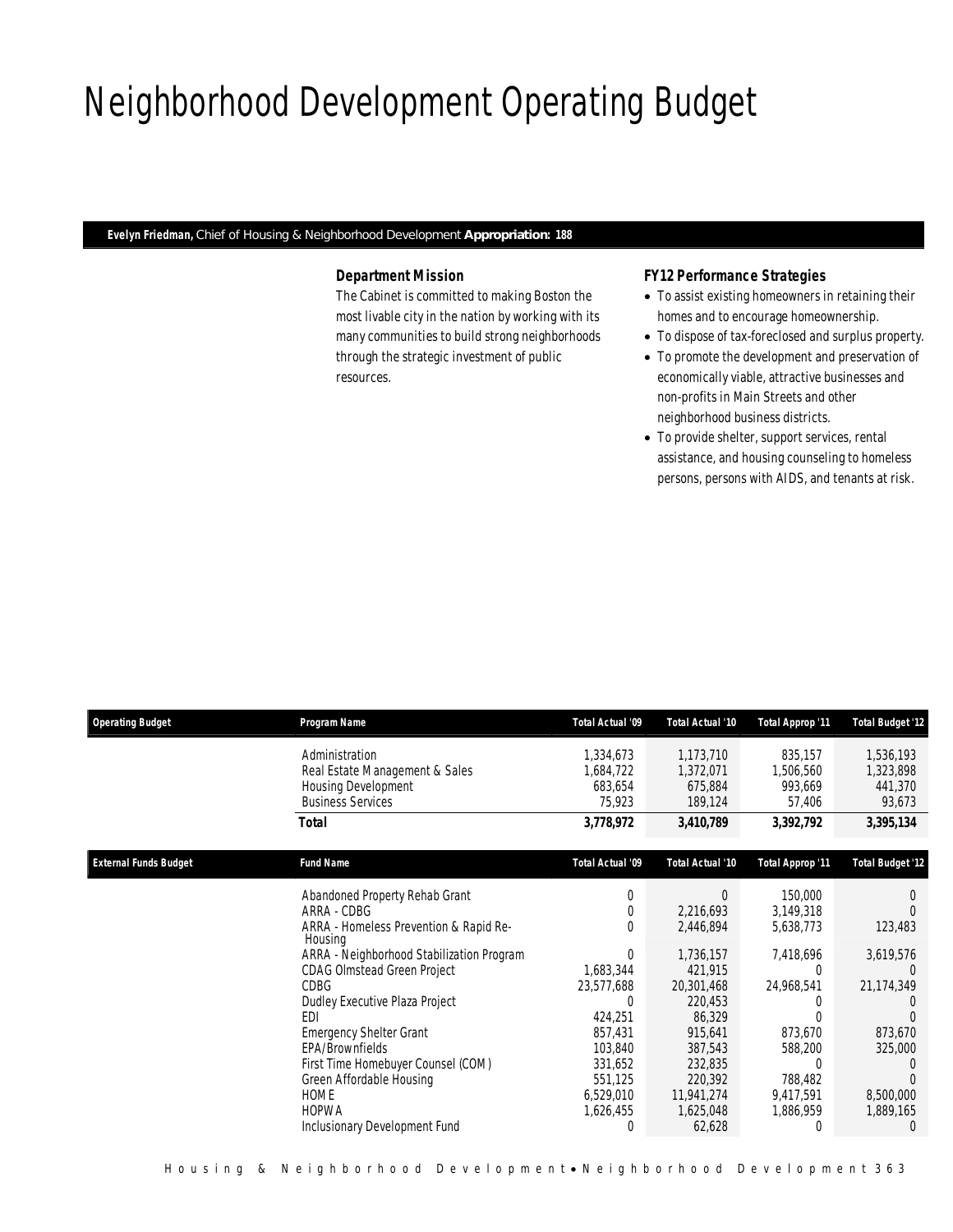| 60,832,354 | 87, 162, 162                                                                                                                                  | 81,267,222 | 72,832,712       |
|------------|-----------------------------------------------------------------------------------------------------------------------------------------------|------------|------------------|
| 11,900,507 | 11.141.301                                                                                                                                    | 13.696.251 | 12,644,713       |
| 5.846.788  | 6,954,088                                                                                                                                     | 7.001.636  | 7.171.944        |
|            |                                                                                                                                               |            |                  |
|            |                                                                                                                                               |            | 0                |
| 151.495    | 68.250                                                                                                                                        | 44,000     | 0                |
| .268.787   | 1,530,839                                                                                                                                     |            |                  |
| 3.594.218  | 3.807.004                                                                                                                                     |            | $\left( \right)$ |
| $\Omega$   | 11.377.645                                                                                                                                    |            | 15,000,000       |
|            | 2.976.574                                                                                                                                     | 1.043.928  |                  |
| 16.499     | 2.701.883                                                                                                                                     | 1.511.810  |                  |
| 709.923    | 1.443.935                                                                                                                                     | 323.605    | 120,000          |
|            |                                                                                                                                               |            | 150,000          |
| 1.077.770  | 1.849.284                                                                                                                                     | 1.470.679  | 1,240,812        |
| 581.571    | 44.184                                                                                                                                        |            |                  |
|            | Neighborhood Stabilization Program (Federal)<br>Neighborhood Stabilization Program (State)<br>Regional Foreclosure Education Grant (COM)<br>C | 451.905    | 1.295.083        |

| <b>Selected Service Indicators</b> |                                            | Actual '09            | Actual '10             | Approp '11            | <b>Budget '12</b>     |
|------------------------------------|--------------------------------------------|-----------------------|------------------------|-----------------------|-----------------------|
|                                    | <b>Personnel Services</b><br>Non Personnel | 2.596.593<br>.182.379 | 2.346.814<br>1.063.975 | 2.249.110<br>.143.682 | 2,302,500<br>,092,634 |
|                                    | Total                                      | 3,778,972             | 3,410,789              | 3,392,792             | 3,395,134             |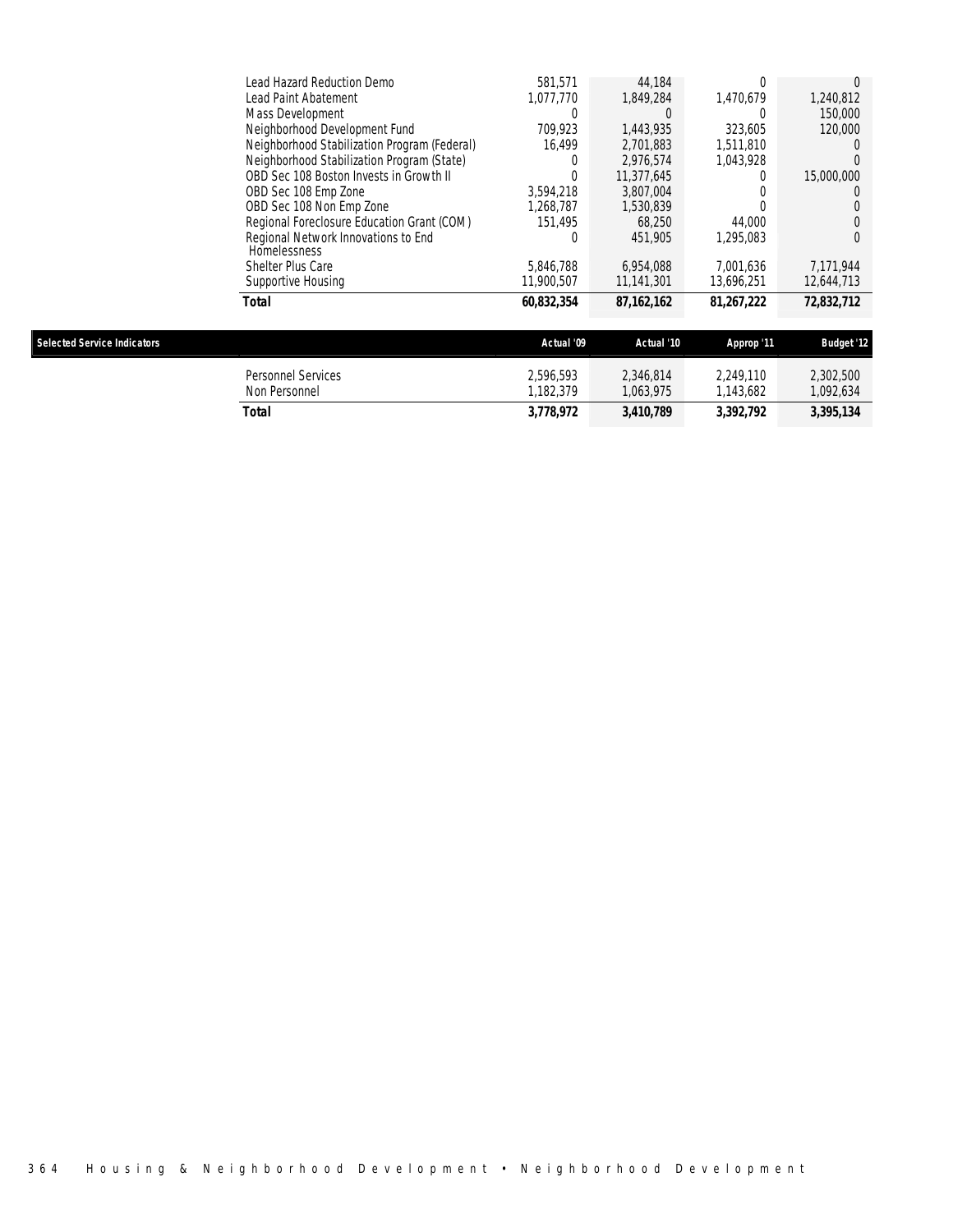## Neighborhood Development Operating Budget



### *Authorizing Statutes*

- Enabling Legislation, 1961 Mass. Acts ch. 642, §§ 1-3.
- Sale of Certain Surplus Property, 1982 Mass. Acts ch. 190, § 24; 1986 Mass. Acts ch. 701, § 4.
- Design Services, M.G.L.A. c. 7, § 38A 1/2.
- Public Works Construction, M.G.L.A. c. 30, § 39M.
- Building Construction, M.G.L.A. c. 149, §§ 44A-44J.
- Municipal Participation in Condominiums, M.G.L.A. c. 183A, § 20.
- Boston Urban Homestead Program, CBC Ord. §§ 8-2.1-8-2.8.
- Code Enforcement, M.G.L.A. c.40, § 21d; M.G.L.A. c. 270, § 16.
- Transfers of Property to Boston Redevelopment Authority, CBC St. 11 §§ 251, 255.
- Committee on Foreclosed Real Estate; Powers, CBC Ord. §§ 11-7.1-11-7.2; CBC St. 11 §§ 251, 255.
- 1994 Mass. Acts ch. 282; CBC Ord. § 10-2.1.

#### *Description of Services*

The Department provides services and assistance through a wide variety of programs that are designed to improve the current housing stock of existing homeowners, promote homeownership, develop and preserve affordable housing, foster economically viable neighborhood business districts, and dispose of City-owned tax foreclosed and surplus property in a responsible manner.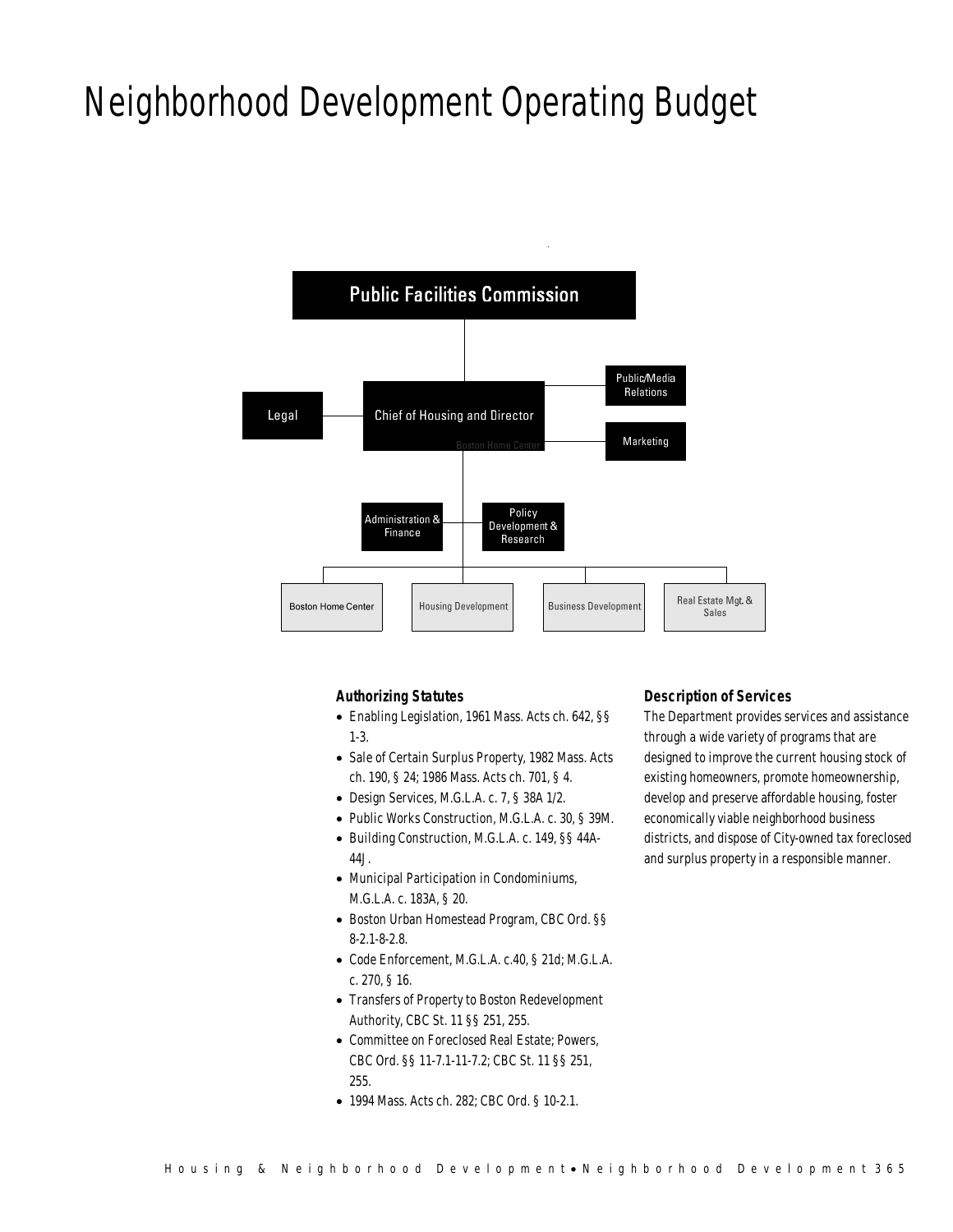## Department History

| Personnel Services              |                                                                                                                                                                                                                                                                                                      | FY09 Expenditure                                                                                              | FY10 Expenditure                                                                                                 | FY11 Appropriation                                                                                                     | FY12 Adopted                                                                                                  | Inc/Dec 11 vs 12                                                                                           |
|---------------------------------|------------------------------------------------------------------------------------------------------------------------------------------------------------------------------------------------------------------------------------------------------------------------------------------------------|---------------------------------------------------------------------------------------------------------------|------------------------------------------------------------------------------------------------------------------|------------------------------------------------------------------------------------------------------------------------|---------------------------------------------------------------------------------------------------------------|------------------------------------------------------------------------------------------------------------|
|                                 | 51000 Permanent Employees<br>51100 Emergency Employees<br>51200 Overtime<br>51600 Unemployment Compensation<br>51700 Workers' Compensation<br><b>Total Personnel Services</b>                                                                                                                        | 2,567,384<br>$\mathbf 0$<br>$\overline{0}$<br>29,209<br>$\mathbf{0}$<br>2,596,593                             | 2,319,265<br>3,645<br>$\mathbf 0$<br>23,904<br>$\mathbf 0$<br>2,346,814                                          | 2,216,840<br>18,771<br>$\mathbf 0$<br>11,000<br>2,499<br>2,249,110                                                     | 2,270,178<br>18,823<br>0<br>11,000<br>2,499<br>2,302,500                                                      | 53,338<br>52<br>$\overline{0}$<br>$\overline{0}$<br>$\Omega$<br>53,390                                     |
| <b>Contractual Services</b>     |                                                                                                                                                                                                                                                                                                      | FY09 Expenditure                                                                                              | FY10 Expenditure                                                                                                 | FY11 Appropriation                                                                                                     | FY12 Adopted                                                                                                  | Inc/Dec 11 vs 12                                                                                           |
|                                 | 52100 Communications<br>52200 Utilities<br>52400 Snow Removal<br>52500 Garbage/Waste Removal<br>52600 Repairs Buildings & Structures<br>52700 Repairs & Service of Equipment<br>52800 Transportation of Persons<br>52900 Contracted Services<br><b>Total Contractual Services</b>                    | 63,202<br>44,472<br>48,820<br>7,549<br>47,316<br>52,154<br>4,331<br>861,386<br>1,129,230                      | 103,265<br>64,396<br>33,771<br>21,185<br>84,921<br>32,922<br>3,360<br>657,553<br>1,001,373                       | 70,973<br>126,122<br>42,200<br>38,790<br>57,240<br>42,234<br>4,210<br>678,810<br>1,060,579                             | 70,231<br>132,056<br>45,000<br>30,000<br>95,320<br>38,234<br>4,740<br>593,115<br>1,008,696                    | $-742$<br>5,934<br>2,800<br>$-8,790$<br>38,080<br>$-4,000$<br>530<br>$-85,695$<br>$-51,883$                |
| <b>Supplies &amp; Materials</b> |                                                                                                                                                                                                                                                                                                      | FY09 Expenditure                                                                                              | FY10 Expenditure                                                                                                 | FY11 Appropriation                                                                                                     | FY12 Adopted                                                                                                  | Inc/Dec 11 vs 12                                                                                           |
|                                 | 53000 Auto Energy Supplies<br>53200 Food Supplies<br>53400 Custodial Supplies<br>53500 Med, Dental, & Hosp Supply<br>53600 Office Supplies and Materials<br>53700 Clothing Allowance<br>53800 Educational Supplies & Mat<br>53900 Misc Supplies & Materials<br><b>Total Supplies &amp; Materials</b> | 2,831<br>$\boldsymbol{0}$<br>0<br>$\overline{0}$<br>16,467<br>$\mathbf 0$<br>$\mathbf{0}$<br>10,388<br>29,686 | 2,790<br>$\mathbf 0$<br>$\mathbf 0$<br>$\mathbf{0}$<br>19,181<br>$\mathbf 0$<br>$\mathbf{0}$<br>12,310<br>34,281 | 4,392<br>$\boldsymbol{0}$<br>$\mathbf{0}$<br>$\mathbf{0}$<br>28,650<br>$\mathbf 0$<br>$\mathbf{0}$<br>17,875<br>50,917 | 7,281<br>$\mathbf 0$<br>$\overline{0}$<br>$\overline{0}$<br>27,850<br>0<br>$\overline{0}$<br>21,465<br>56,596 | 2,889<br>$\mathbf 0$<br>$\overline{0}$<br>$\mathbf{0}$<br>$-800$<br>$\theta$<br>$\theta$<br>3,590<br>5,679 |
| <b>Current Chgs &amp; Oblig</b> |                                                                                                                                                                                                                                                                                                      | FY09 Expenditure                                                                                              | FY10 Expenditure                                                                                                 | FY11 Appropriation                                                                                                     | FY12 Adopted                                                                                                  | Inc/Dec 11 vs 12                                                                                           |
|                                 | 54300 Workers' Comp Medical<br>54400 Legal Liabilities<br>54500 Aid To Veterans<br>54600 Current Charges H&I<br>54700 Indemnification<br>54900 Other Current Charges<br>Total Current Chgs & Oblig                                                                                                   | 2,362<br>6,592<br>0<br>$\mathbf 0$<br>$\overline{0}$<br>13,319<br>22,273                                      | 814<br>5,383<br>0<br>$\mathbf{0}$<br>$\Omega$<br>21,934<br>28,131                                                | 900<br>5,921<br>$\mathbf 0$<br>$\boldsymbol{0}$<br>$\mathbf{0}$<br>20,535<br>27,356                                    | 900<br>6,217<br>$\mathbf{0}$<br>$\overline{0}$<br>$\Omega$<br>19,925<br>27,042                                | $\overline{0}$<br>296<br>$\overline{0}$<br>$\mathbf{0}$<br>$\overline{0}$<br>$-610$<br>$-314$              |
| Equipment                       |                                                                                                                                                                                                                                                                                                      | FY09 Expenditure                                                                                              | FY10 Expenditure                                                                                                 | FY11 Appropriation                                                                                                     | FY12 Adopted                                                                                                  | Inc/Dec 11 vs 12                                                                                           |
|                                 | 55000 Automotive Equipment<br>55400 Lease/Purchase<br>55600 Office Furniture & Equipment<br>55900 Misc Equipment<br><b>Total Equipment</b>                                                                                                                                                           | $\boldsymbol{0}$<br>$\boldsymbol{0}$<br>$\boldsymbol{0}$<br>1,190<br>1,190                                    | $\mathbf 0$<br>0<br>$\boldsymbol{0}$<br>190<br>190                                                               | $\boldsymbol{0}$<br>$\mathbf{0}$<br>$\boldsymbol{0}$<br>4,830<br>4,830                                                 | 0<br>0<br>$\pmb{0}$<br>300<br>300                                                                             | $\mathbf 0$<br>$\mathbf{0}$<br>$\mathbf 0$<br>$-4,530$<br>$-4,530$                                         |
| <b>Other</b>                    |                                                                                                                                                                                                                                                                                                      | FY09 Expenditure                                                                                              | FY10 Expenditure                                                                                                 | FY11 Appropriation                                                                                                     | FY12 Adopted                                                                                                  | Inc/Dec 11 vs 12                                                                                           |
|                                 | 56200 Special Appropriation<br>57200 Structures & Improvements<br>58000 Land & Non-Structure<br><b>Total Other</b>                                                                                                                                                                                   | $\boldsymbol{0}$<br>$\boldsymbol{0}$<br>0<br>$\pmb{0}$                                                        | 0<br>$\boldsymbol{0}$<br>0<br>0                                                                                  | $\bf{0}$<br>$\boldsymbol{0}$<br>$\mathbf 0$<br>0                                                                       | $\boldsymbol{0}$<br>0<br>$\mathbf{0}$<br>0                                                                    | $\theta$<br>$\mathbf 0$<br>0<br>0                                                                          |
|                                 | <b>Grand Total</b>                                                                                                                                                                                                                                                                                   | 3,778,972                                                                                                     | 3,410,789                                                                                                        | 3,392,792                                                                                                              | 3,395,134                                                                                                     | 2,342                                                                                                      |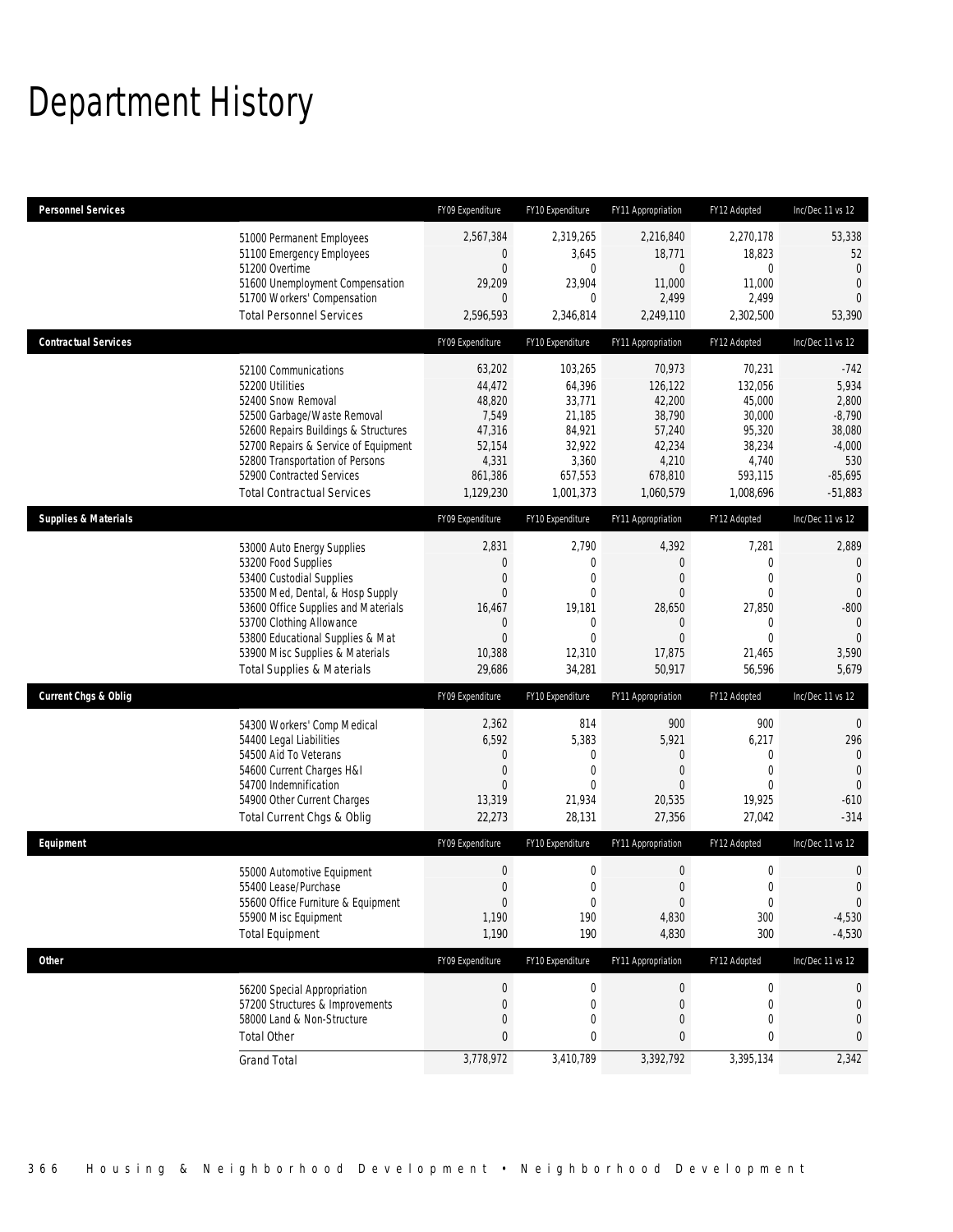## Department Personnel

| Title                        | Union<br>Code   | Grade     | Position | FY12 Salary | Title                          | Union<br>Code   | Grade | Position | FY12 Salary |
|------------------------------|-----------------|-----------|----------|-------------|--------------------------------|-----------------|-------|----------|-------------|
| <b>Director</b>              | CDH             | <b>NG</b> | 1.00     | 135,742     | Sr Budget Manager              | SU <sub>2</sub> | 24    | 1.00     | 85,066      |
| <b>Board Member Appeals</b>  | EX <sub>0</sub> | <b>NG</b> | 3.00     | 2,353       | Sr Communications Spec         | EXM             | 24    | 1.00     | 75,382      |
| Admin Asstistant             | <b>EXM</b>      | 19        | 1.00     | 41,613      | Sr Project Manager (DND)       | SU <sub>2</sub> | 24    | 1.00     | 85,066      |
| Deputy Director              | <b>EXM</b>      | 29        | 2.00     | 223,171     | Sr Project Manager (DND)       | SU <sub>4</sub> | 24    | 1.00     | 75,242      |
| Deputy Director              | EXM             | 27        | 1.00     | 95,384      | Sr Project Manager             | SU <sub>2</sub> | 23    | 2.00     | 157,387     |
| Dir of Operations            | EXM             | 29        | 1.00     | 100,852     | <b>Budget Manager</b>          | SU <sub>2</sub> | 22    | 1.00     | 72,804      |
| Dir of Legal Unit            | <b>EXM</b>      | 28        | 1.00     | 103,167     | Project Mngr                   | SU <sub>2</sub> | 22    | 1.00     | 72,804      |
| Policy Advisor               | EXM             | 28        | 1.00     | 103,167     | Clearinghouse&InventoryManager | SU <sub>2</sub> | 22    | 1.00     | 72,804      |
| Dir-Public/Media Relations   | <b>EXM</b>      | 28        | 1.00     | 97,609      | <b>Finance Manager</b>         | SU <sub>2</sub> | 22    | 1.00     | 72,804      |
| Dir-Marketing                | <b>EXM</b>      | 28        | 1.00     | 103,167     | Special Assistant              | EXM             | 22    | 1.00     | 59,195      |
| <b>Assoc Deputy Director</b> | <b>EXM</b>      | 27        | 1.00     | 95,384      | Property Mgmt                  | SU <sub>2</sub> | 22    | 4.00     | 255,161     |
| Sr Staff Attorney (DND)      | <b>EXM</b>      | 26        | 1.00     | 88,188      | Sr Budget Analyst              | SU <sub>2</sub> | 21    | 1.00     | 55,937      |
| Controller                   | EXM             | 27        | 1.00     | 95,384      | Project Mngr                   | SU <sub>2</sub> | 21    | 3.00     | 181,498     |
| Assistant-Director           | EXM             | 26        | 1.00     | 79,443      | Legal Asst                     | EXM             | 20    | 1.00     | 55,082      |
| <b>Operations Manager</b>    | EXM             | 25        | 2.00     | 156,674     | Prog Asst                      | SU <sub>2</sub> | 19    | 3.00     | 172,998     |
| Spec Asst (DND)              | EXM             | 25        | 1.00     | 81,533      | Secretary                      | SU <sub>2</sub> | 17    | 1.00     | 49,275      |
|                              |                 |           |          |             | <b>Total</b>                   |                 |       | 44       | 3,201,336   |

| <b>FY12 Total Request</b> | 2,270,178  |
|---------------------------|------------|
| <b>Salary Savings</b>     | $-398,127$ |
| Chargebacks               | $-556,031$ |
| Other                     | 23,000     |
| Differential Payments     |            |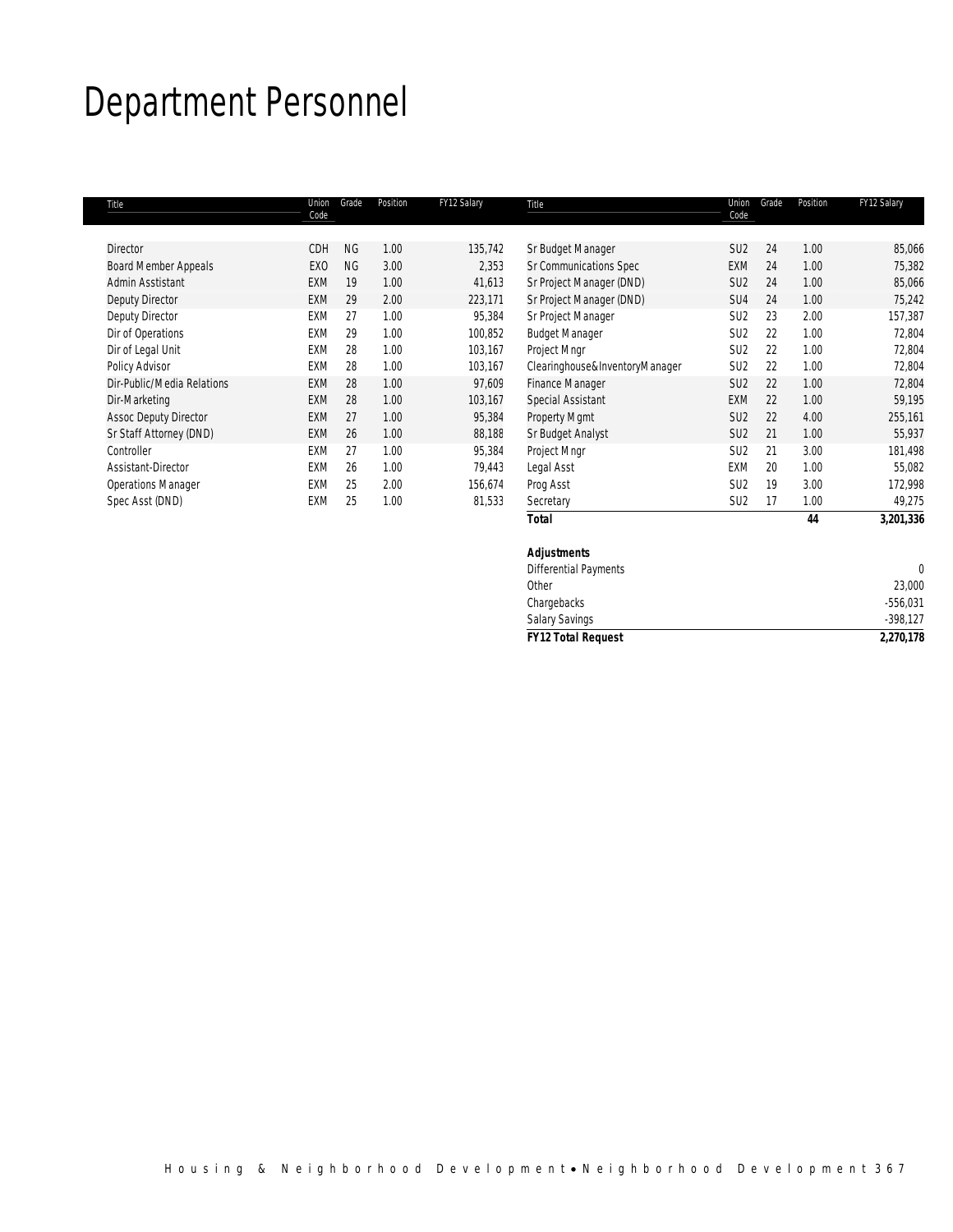# External Funds History

| <b>Personnel Services</b>       |                                                                         | FY09 Expenditure           | FY10 Expenditure      | FY11 Appropriation            | FY12 Adopted           | Inc/Dec 11 vs 12                 |
|---------------------------------|-------------------------------------------------------------------------|----------------------------|-----------------------|-------------------------------|------------------------|----------------------------------|
|                                 | 51000 Permanent Employees                                               | 9,960,710                  | 10,257,894            | 10,937,699                    | 10,474,392             | $-463,307$                       |
|                                 | 51100 Emergency Employees                                               | 0                          | $\mathbf 0$           | $\overline{0}$                | $\mathbf 0$            | $\theta$                         |
|                                 | 51200 Overtime                                                          | $\boldsymbol{0}$           | $\mathbf{0}$          | $\boldsymbol{0}$              | $\mathbf 0$            | $\overline{0}$                   |
|                                 | 51300 Part Time Employees                                               | $\mathbf{0}$               | $\mathbf{0}$          | $\overline{0}$                | $\Omega$               | $\mathbf{0}$                     |
|                                 | 51400 Health Insurance<br>51500 Pension & Annunity                      | 1,200,416<br>844,563       | 1,331,248<br>896,992  | 1,736,682<br>1,180,443        | 1,406,891<br>920,875   | $-329,791$<br>$-259,568$         |
|                                 | 51600 Unemployment Compensation                                         | 0                          | $\mathbf{0}$          | 0                             | 0                      | $\overline{0}$                   |
|                                 | 51700 Workers' Compensation                                             | $\mathbf{0}$               | $\mathbf{0}$          | $\overline{0}$                | $\mathbf{0}$           | $\overline{0}$                   |
|                                 | 51800 Indirect Costs                                                    | 79,688                     | 236,690               | 306,608                       | 75,939                 | $-230.669$                       |
|                                 | 51900 Medicare<br><b>Total Personnel Services</b>                       | 104,240<br>12,189,617      | 107,808<br>12,830,632 | 183,143<br>14,344,575         | 147,287<br>13,025,384  | $-35,856$<br>$-1,319,191$        |
|                                 |                                                                         |                            |                       |                               |                        |                                  |
| <b>Contractual Services</b>     |                                                                         | FY09 Expenditure           | FY10 Expenditure      | FY11 Appropriation            | FY12 Adopted           | Inc/Dec 11 vs 12                 |
|                                 | 52100 Communications                                                    | 76,983                     | 49,863                | 100,176                       | 100,898                | 722                              |
|                                 | 52200 Utilities                                                         | 100,676                    | 98,462                | 99,902                        | 161,824                | 61,922                           |
|                                 | 52400 Snow Removal                                                      | 0                          | 752                   | 0                             | 35,000                 | 35,000                           |
|                                 | 52500 Garbage/Waste Removal<br>52600 Repairs Buildings & Structures     | 1,019<br>29,968            | 518<br>25,948         | 1,330<br>110,000              | 1,330<br>74,000        | $\overline{0}$<br>$-36,000$      |
|                                 | 52700 Repairs & Service of Equipment                                    | 56,753                     | 21,983                | 58,300                        | 42,100                 | $-16,200$                        |
|                                 | 52800 Transportation of Persons                                         | 36,269                     | 32,029                | 59,396                        | 50,150                 | $-9,246$                         |
|                                 | 52900 Contracted Services                                               | 48,078,049                 | 73,796,764            | 66,174,225                    | 59,020,558             | $-7,153,667$                     |
|                                 | <b>Total Contractual Services</b>                                       | 48,379,717                 | 74,026,319            | 66,603,329                    | 59,485,860             | $-7,117,469$                     |
| <b>Supplies &amp; Materials</b> |                                                                         | FY09 Expenditure           | FY10 Expenditure      | FY11 Appropriation            | FY12 Adopted           | Inc/Dec 11 vs 12                 |
|                                 | 53000 Auto Energy Supplies                                              | 3,976                      | 4,091                 | 6,440                         | 6,440                  | $\theta$                         |
|                                 | 53200 Food Supplies                                                     | 1,828                      | $\mathbf{0}$          | $\overline{0}$                | $\mathbf 0$            | $\mathbf 0$                      |
|                                 | 53400 Custodial Supplies                                                | 586                        | 449                   | 1,250                         | 1,250                  | $\Omega$                         |
|                                 | 53500 Med, Dental, & Hosp Supply<br>53600 Office Supplies and Materials | $\boldsymbol{0}$<br>80,248 | $\mathbf 0$<br>70,596 | 0<br>95,300                   | $\mathbf{0}$<br>84,393 | $\theta$<br>$-10,907$            |
|                                 | 53700 Clothing Allowance                                                | 0                          | $\mathbf{0}$          | $\mathbf 0$                   | $\mathbf 0$            | $\overline{0}$                   |
|                                 | 53900 Misc Supplies & Materials                                         | 55,290                     | 77,508                | 83,829                        | 98,200                 | 14,371                           |
|                                 | <b>Total Supplies &amp; Materials</b>                                   | 141,928                    | 152,644               | 186,819                       | 190,283                | 3,464                            |
| <b>Current Chgs &amp; Oblig</b> |                                                                         | FY09 Expenditure           | FY10 Expenditure      | FY11 Appropriation            | FY12 Adopted           | Inc/Dec 11 vs 12                 |
|                                 | 54300 Workers' Comp Medical                                             | 0                          | $\mathbf 0$           | 5,000                         | 0                      | $-5,000$                         |
|                                 | 54400 Legal Liabilities                                                 | $\mathbf 0$                | $\mathbf 0$           | $\boldsymbol{0}$              | 0                      | $\overline{0}$                   |
|                                 | 54600 Current Charges H&I                                               | 0                          | $\theta$              | $\boldsymbol{0}$              | $\mathbf{0}$           | $\theta$                         |
|                                 | 54700 Indemnification                                                   | $\overline{0}$             | $\Omega$              | $\theta$                      | $\Omega$               | $\Omega$                         |
|                                 | 54900 Other Current Charges<br>Total Current Chgs & Oblig               | 57,861<br>57,861           | 77,340<br>77,340      | 68,675<br>73,675              | 97,465<br>97,465       | 28,790<br>23,790                 |
|                                 |                                                                         |                            |                       |                               |                        |                                  |
| <b>Fauinment</b>                |                                                                         | FY09 Expenditure           | FY10 Expenditure      | FY11 Appropriation            | FY12 Adopted           | Inc/Dec 11 vs 12                 |
|                                 | 55000 Automotive Equipment                                              | $\boldsymbol{0}$           | $\mathbf 0$           | $\boldsymbol{0}$              | 0                      | 0                                |
|                                 | 55400 Lease/Purchase                                                    | $\mathbf 0$                | $\mathbf{0}$          | $\overline{0}$                | $\mathbf{0}$           | $\overline{0}$                   |
|                                 | 55600 Office Furniture & Equipment                                      | 2,645                      | 10,823                | 10,000                        | 5,000                  | $-5,000$                         |
|                                 | 55900 Misc Equipment<br><b>Total Equipment</b>                          | 60,586<br>63,231           | 64,404<br>75,227      | 48,824<br>58,824              | 28,720<br>33,720       | $-20,104$<br>$-25,104$           |
|                                 |                                                                         |                            |                       |                               |                        |                                  |
| Other                           |                                                                         | FY09 Expenditure           | FY10 Expenditure      | FY11 Appropriation            | FY12 Adopted           | Inc/Dec 11 vs 12                 |
|                                 | 56200 Special Appropriation                                             | $\boldsymbol{0}$           | $\boldsymbol{0}$      | $\boldsymbol{0}$              | $\boldsymbol{0}$       | 0                                |
|                                 | 57200 Structures & Improvements                                         | $\mathbf 0$                | $\mathbf 0$           | $\boldsymbol{0}$              | $\mathbf 0$            | $\mathbf 0$                      |
|                                 | 58000 Land & Non-Structure                                              | 0<br>0                     | $\mathbf 0$           | $\boldsymbol{0}$<br>$\pmb{0}$ | $\mathbf 0$            | $\boldsymbol{0}$<br>$\mathbf{0}$ |
|                                 | <b>Total Other</b>                                                      |                            | 0                     |                               | 0                      |                                  |
|                                 | <b>Grand Total</b>                                                      | 60,832,354                 | 87, 162, 162          | 81,267,222                    | 72,832,712             | $-8,434,510$                     |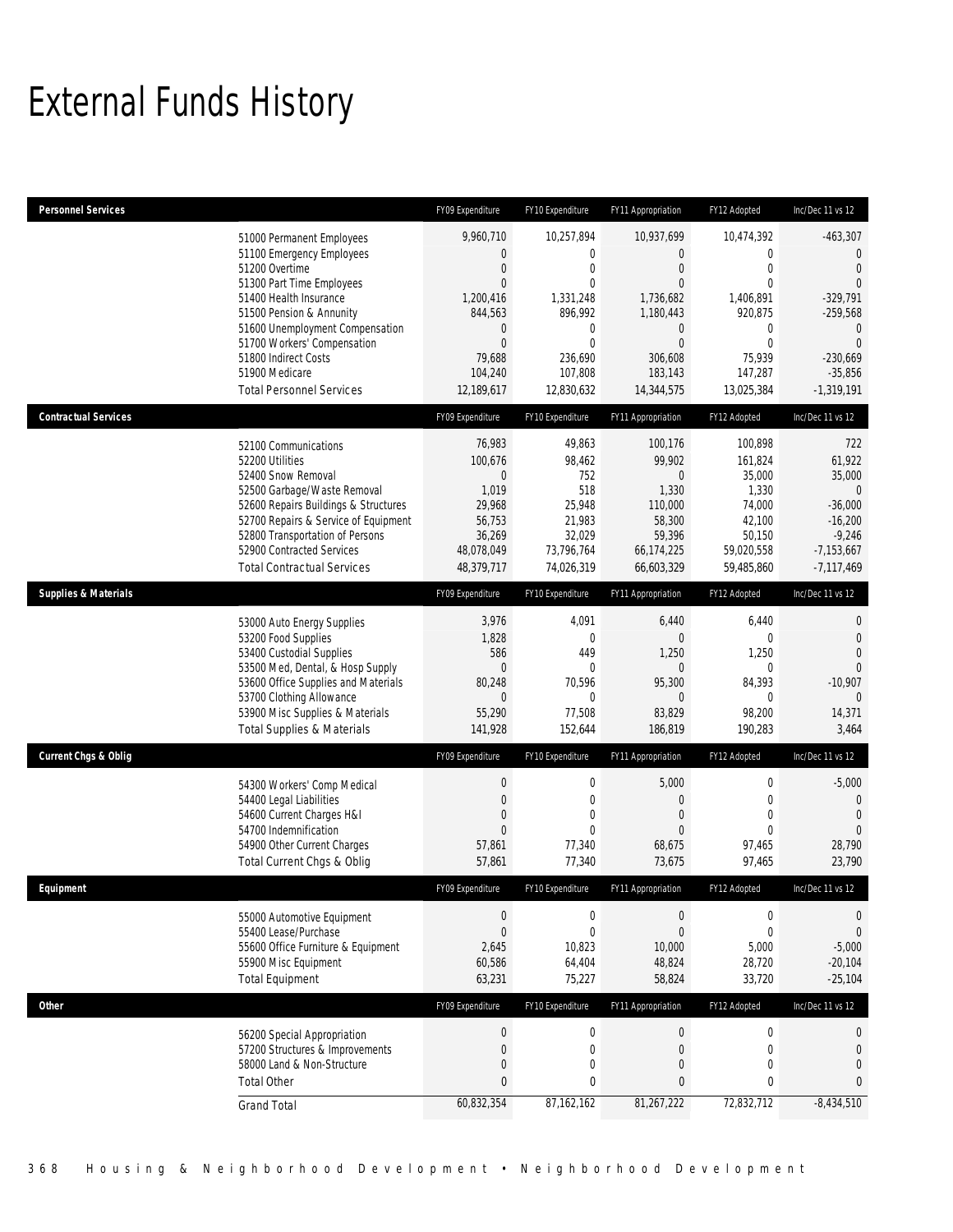## External Funds Personnel

| Title                            | Union<br>Code   | Grade     | Position | FY12 Salary | Title                                   | Union<br>Code   | Grade | Position | FY12 Salary |
|----------------------------------|-----------------|-----------|----------|-------------|-----------------------------------------|-----------------|-------|----------|-------------|
|                                  |                 |           |          |             |                                         |                 |       |          |             |
| <b>Spec Asst Director</b>        | <b>EXM</b>      | <b>NG</b> | 1.00     | 69,695      | Homelessness Prevention Coord           | <b>EXM</b>      | 22    | 1.00     | 52,794      |
| Administ.Assist                  | EXM             | 19        | 3.00     | 143,467     | BostonHomeCenterManager (DND)           | SU <sub>2</sub> | 23    | 1.00     | 78,694      |
| Deputy Director                  | <b>EXM</b>      | 29        | 4.00     | 433,632     | Digital Cartographer                    | SU <sub>2</sub> | 22    | 1.00     | 72,804      |
| Asst-Director                    | <b>EXM</b>      | 26        | 7.00     | 608,137     | Compliance Officer                      | SU <sub>2</sub> | 21    | 3.00     | 195,996     |
| <b>Asst Director</b>             | EXM             | 26        | 1.00     | 85,926      | Prog Mngr                               | SU <sub>2</sub> | 21    | 9.00     | 606,223     |
| <b>Operations Specialist</b>     | SU <sub>2</sub> | 26        | 1.00     | 99,413      | Admin Svcs Manager                      | SU <sub>2</sub> | 21    | 1.00     | 67,358      |
| Assistant-Director               | <b>EXM</b>      | 26        | 2.00     | 176,375     | Records Mngr                            | SU <sub>2</sub> | 21    | 1.00     | 67,358      |
| <b>Operations Manager</b>        | <b>EXM</b>      | 25        | 3.00     | 238,448     | Archt                                   | SU <sub>2</sub> | 21    | 3.00     | 191,568     |
| Sr Compliance Manager            | SU <sub>2</sub> | 24        | 1.00     | 85,066      | Research & Development Spec/NSP2        | EXM             | 21    | 1.00     | 50,764      |
| Sr Housing Develop Officer       | SU <sub>2</sub> | 24        | 5.00     | 418,508     | Program Specialist/NSP2                 | EXM             | 21    | 1.00     | 56,184      |
| Senior Asset Manager             | SU <sub>2</sub> | 24        | 1.00     | 79,807      | Asset Manager                           | SU <sub>2</sub> | 21    | 1.00     | 63,107      |
| Innovation & Systems Manager     | SU <sub>2</sub> | 24        | 1.00     | 79,547      | Project Mngr                            | SU <sub>2</sub> | 21    | 9.00     | 583,352     |
| Design Services Manager          | SU <sub>2</sub> | 24        | 1.00     | 85,066      | Accntant                                | SU <sub>2</sub> | 21    | 1.00     | 58,358      |
| Sr Neigh Business Mgr (DND)      | SU <sub>2</sub> | 24        | 1.00     | 85,066      | Compliance Specialist/NSP2              | EXM             | 21    | 1.00     | 50,764      |
| <b>Construction Manager</b>      | SU <sub>2</sub> | 23        | 2.00     | 157,387     | <b>Graphic Designer</b>                 | SU <sub>2</sub> | 21    | 1.00     | 67,358      |
| Sr Program Manager               | SU <sub>2</sub> | 23        | 3.00     | 236,081     | Sr Account Specialist                   | SU <sub>2</sub> | 20    | 1.00     | 62,322      |
| Manager Of Research & Dev        | SU <sub>2</sub> | 23        | 1.00     | 78,694      | Procurement Officer                     | SU <sub>2</sub> | 20    | 1.00     | 62,322      |
| Sr Business Manager              | SU <sub>2</sub> | 23        | 1.00     | 78,694      | <b>Contruction Specialist I</b>         | SU <sub>2</sub> | 20    | 11.00    | 653,256     |
| Senior Programmer                | SU <sub>2</sub> | 23        | 1.00     | 78,694      | <b>Computer Specialist</b>              | SU <sub>2</sub> | 20    | 1.00     | 62,322      |
| Construcction&DesignServMngr     | SU <sub>2</sub> | 23        | 1.00     | 78,694      | <b>Compliance Monitor</b>               | SU <sub>2</sub> | 20    | 1.00     | 60,910      |
| Sr Project Manager               | SU <sub>2</sub> | 23        | 4.00     | 308,677     | Housing Information Program Coordinator | SU <sub>2</sub> | 20    | 2.00     | 123,747     |
| Program Analyst                  | SU <sub>2</sub> | 22        | 1.00     | 72,804      | ProgramAssistant(MultiLingual)          | SU <sub>2</sub> | 20    | 2.00     | 118,625     |
| <b>Communication Spec</b>        | EXM             | 22        | 1.00     | 60,570      | <b>Technical Specialist HPRP</b>        | EXM             | 20    | 1.00     | 46,629      |
| Sr Compliance Officer            | SU <sub>2</sub> | 22        | 1.00     | 72,804      | Payroll Officer                         | SU <sub>2</sub> | 19    | 1.00     | 57,666      |
| Sr Landscape Architect           | SU <sub>2</sub> | 22        | 1.00     | 72,804      | Mis Operations Specialist               | SU <sub>2</sub> | 19    | 1.00     | 57,666      |
| <b>Accounting Manager</b>        | SU <sub>2</sub> | 22        | 1.00     | 71,998      | Loan Monitor                            | SU <sub>2</sub> | 19    | 2.00     | 115,332     |
| <b>Communications Specialist</b> | <b>EXM</b>      | 22        | 1.00     | 64,438      | Sr Accts Payable Specialist             | SU <sub>2</sub> | 19    | 1.00     | 57,666      |
| Housing Development Officer      | SU <sub>2</sub> | 22        | 9.00     | 642,467     | Records/Adm. Serv. Analyst              | SU <sub>2</sub> | 19    | 1.00     | 46,782      |
| Development Specialist/NSP2      | <b>EXM</b>      | 22        | 1.00     | 54,906      | Prog Asst                               | SU <sub>2</sub> | 19    | 13.00    | 735,670     |
| Asset Mgr                        | EXM             | 22        | 2.00     | 114,526     | Financial_Analyst                       | SU <sub>2</sub> | 19    | 1.00     | 57,666      |
| Neigh Business Manager           | SU <sub>2</sub> | 22        | 5.00     | 337,411     | Legal Sec                               | EXM             | 18    | 1.00     | 47,084      |
| Network Admin                    | SU <sub>2</sub> | 22        | 1.00     | 62,902      | Sr Adm Services Clerk (DND)             | SU <sub>2</sub> | 18    | 1.00     | 53,360      |
| Sr Research & Devel Anylst       | SU <sub>2</sub> | 22        | 1.00     | 72,804      | Secretary                               | SU <sub>2</sub> | 17    | 2.00     | 94,212      |
|                                  |                 |           |          |             | <b>Total</b>                            |                 |       | 149      | 10,181,426  |

#### *Adjustments*

| <b>FY12 Total Request</b> | 10,474,392 |
|---------------------------|------------|
| <b>Salary Savings</b>     | $-333,065$ |
| Chargebacks               | 556,031    |
| Other                     | 70,000     |
| Differential Payments     |            |
| .                         |            |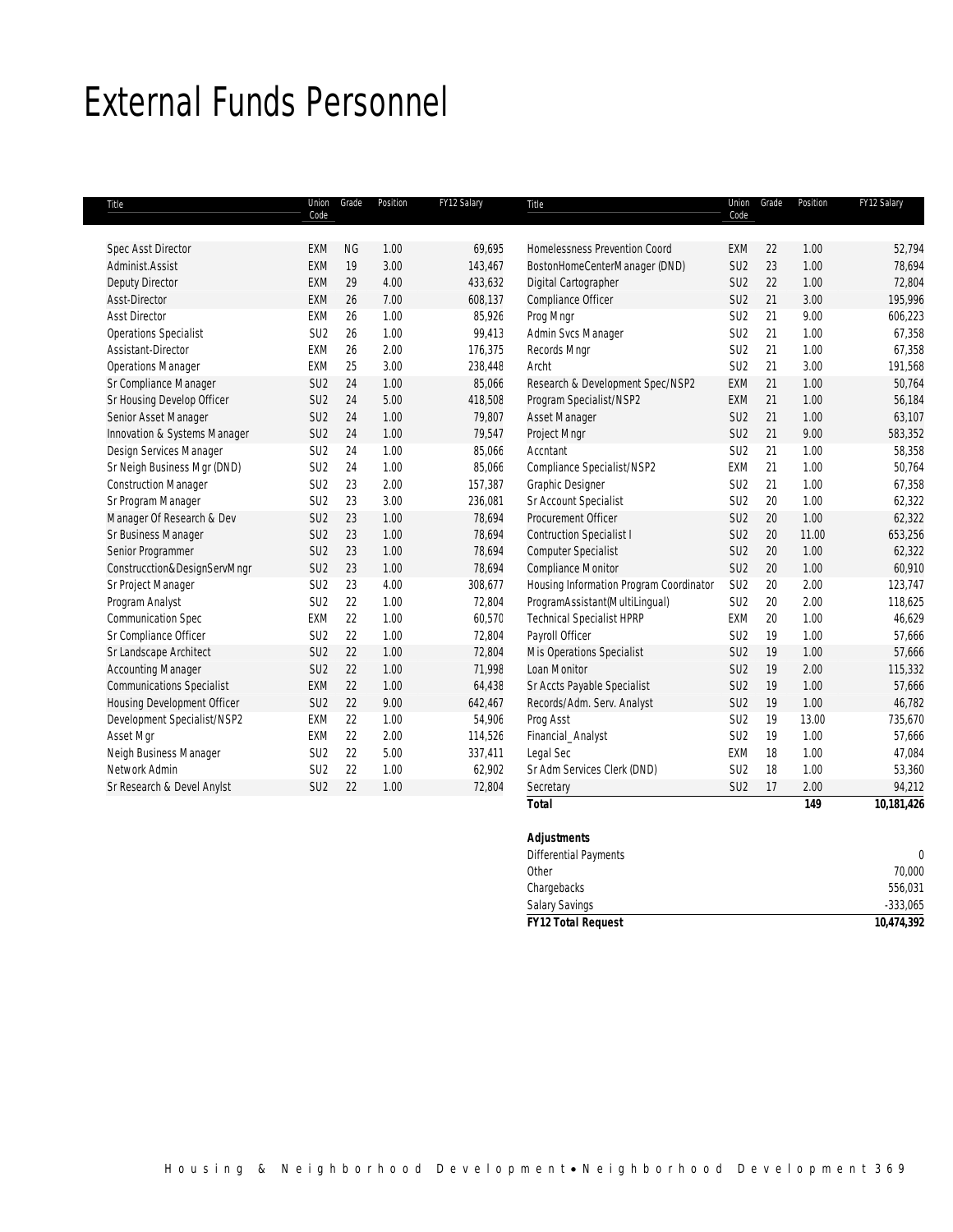## Program 1. Administration

## *Ana Boyd, Deputy Director Organization: 188100*

## *Program Description*

The Administration Program enforces Department policies and procedures and provides support services to all Neighborhood Development programs to ensure the effective completion of departmental goals in compliance with City, State and Federal laws and regulations.

| <b>Selected Service Indicators</b>         | Actual '09          | Actual '10         | Approp '11         | <b>Budget '12</b>    |
|--------------------------------------------|---------------------|--------------------|--------------------|----------------------|
| <b>Personnel Services</b><br>Non Personnel | .059.637<br>275.036 | 810.884<br>362.826 | 499.103<br>336.054 | 1,232,334<br>303,859 |
| Total                                      | 1,334,673           | 1,173,710          | 835.157            | 1.536.193            |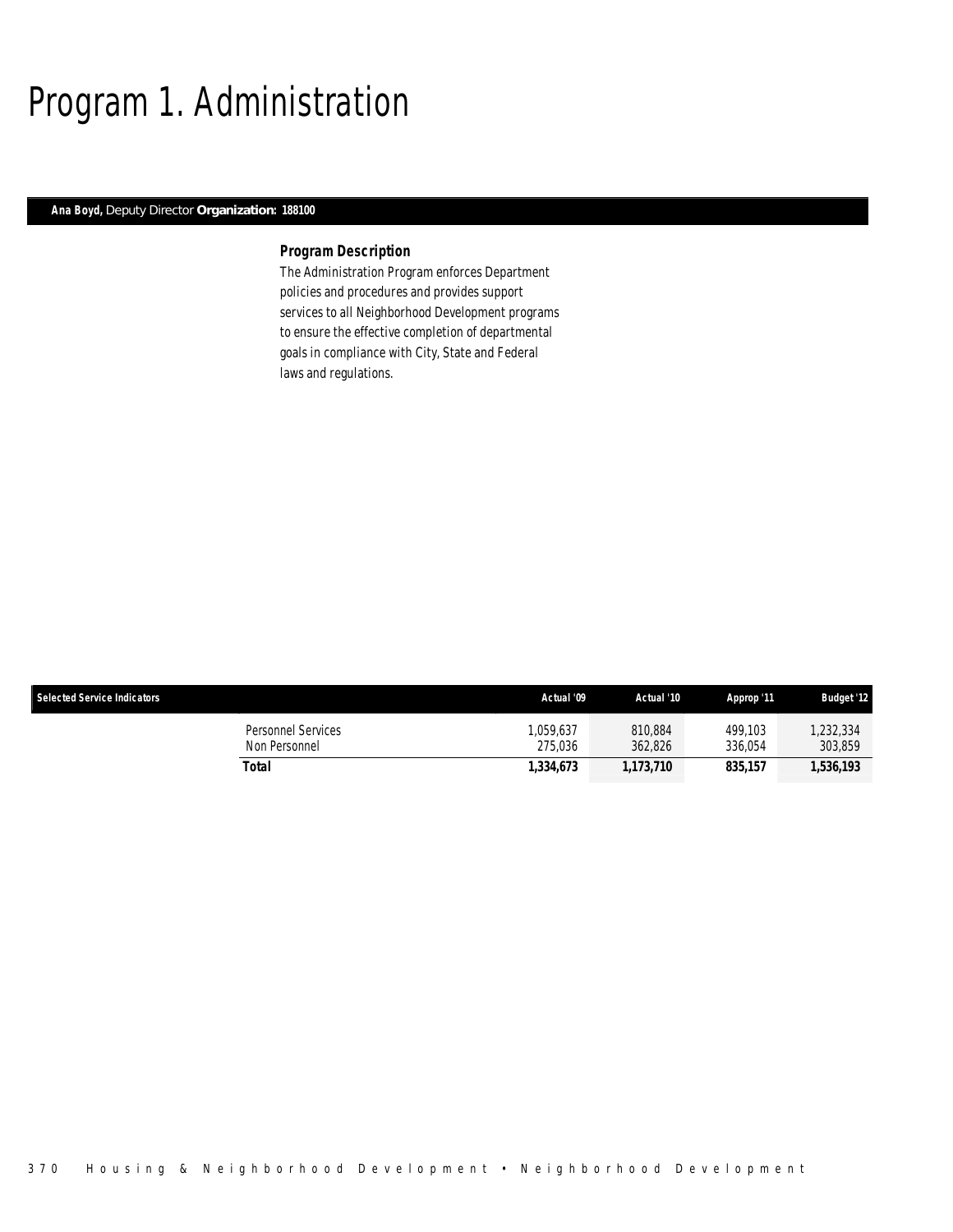## Program 2. Real Estate Management & Sales

## *Sandra Duran, Manager Organization: 188200*

## *Program Description*

The Real Estate Management & Sales Program works to manage disposal of foreclosed land parcels and foreclosed buildings as quickly as possible, and in a manner that generates revenue for the City and provides benefits to the community.

## *Program Strategies*

- To dispose of tax-foreclosed and surplus property.
- To manage tax-foreclosed and surplus property.

| <b>Performance Measures</b>                                                                                                                                                  | Actual '09         | Actual '10           | Projected '11        | Target '12           |
|------------------------------------------------------------------------------------------------------------------------------------------------------------------------------|--------------------|----------------------|----------------------|----------------------|
| City-owned buildings sold or transferred<br>City-owned land parcels sold or transferred<br>Housing units repaired/rehabbed with<br>homeowner loan/grant including lead paint | 640, ا             | 62<br>1,724          | 30<br>53<br>1,800    | 19<br>108<br>1,509   |
| abatement<br>Total city-owned buildings<br>Total city-owned land parcels<br>Units of service performed to clean, fence,<br>and/or maintain vacant city-owned parcels         | 51<br>1,507        | 80<br>1,452<br>3,867 | 69<br>1,432<br>6.903 | 51<br>1,277<br>9.225 |
| <b>Selected Service Indicators</b>                                                                                                                                           | Actual '09         | Actual '10           | Approp '11           | <b>Budget '12</b>    |
| Personnel Services<br>Non Personnel                                                                                                                                          | 846.920<br>837.802 | 719.378<br>652.693   | 756.789<br>749.771   | 611.746<br>712,152   |
| <b>Total</b>                                                                                                                                                                 | 1,684,722          | 1,372,071            | 1,506,560            | 1,323,898            |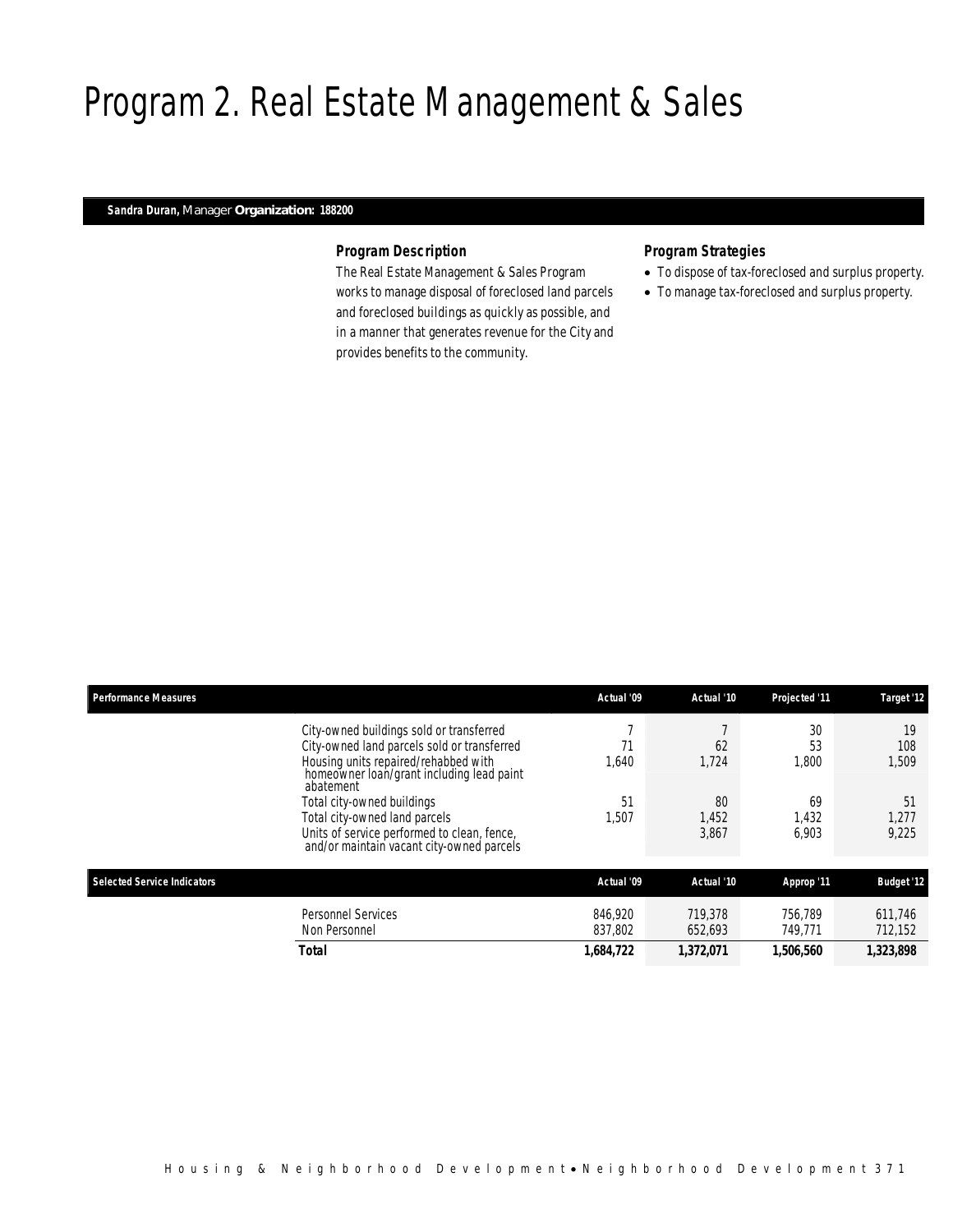## Program 3. Housing Development

### *Bill Cotter, Theresa Gallagher, Managers Organization: 188300*

### *Program Description*

The mission of this program is to strengthen Boston neighborhoods by working with community groups to improve the economic, housing and physical environment of the neighborhoods. This is accomplished through increasing homeownership and housing investment, strengthening neighborhood real estate markets and improving neighborhood confidence. This program will emphasize homeownership development, affordable rental housing production, elderly housing and streamlining the funding process through the use of competitive funding rounds. There continues to be a need for the City to direct federal and City resources toward the development of affordable housing.

### *Program Strategies*

- To assist existing homeowners in retaining their homes and to encourage homeownership.
- To assist tenants and landlords to preserve their tenancies or secure alternative housing, including those at risk of homelessness.
- To develop city and private properties for affordable homeownership, rental and specialneeds housing.
- To provide shelter, support services, rental assistance, and housing counseling to homeless persons, persons with AIDS, and tenants at risk.

| <b>Performance Measures</b> |                                                                                                             | Actual '09        | Actual '10        | Projected '11     | Target '12        |
|-----------------------------|-------------------------------------------------------------------------------------------------------------|-------------------|-------------------|-------------------|-------------------|
|                             | Affordable units awarded<br>Homeless households provided with housing<br>assistance and/or support services | 723<br>2,679      | 447<br>2,875      | 1.038<br>5.059    | 385<br>4,825      |
|                             | Housing placements or tenancies preserved by<br>referral to housing counseling orgs                         | 763               | 762               | 1,259             | 595               |
|                             | New homebuyers provided with financial<br>assistance                                                        | 103               | 141               | 96                | 127               |
|                             | Persons with AIDS provided with housing<br>assistance and/or support services                               | 853               | 873               | 953               | 900               |
| Selected Service Indicators |                                                                                                             | Actual '09        | Actual '10        | Approp '11        | <b>Budget '12</b> |
|                             | Personnel Services<br>Non Personnel                                                                         | 659.574<br>24.080 | 661.634<br>14.250 | 970.419<br>23,250 | 399.344<br>42,026 |
|                             | <b>Total</b>                                                                                                | 683.654           | 675.884           | 993.669           | 441.370           |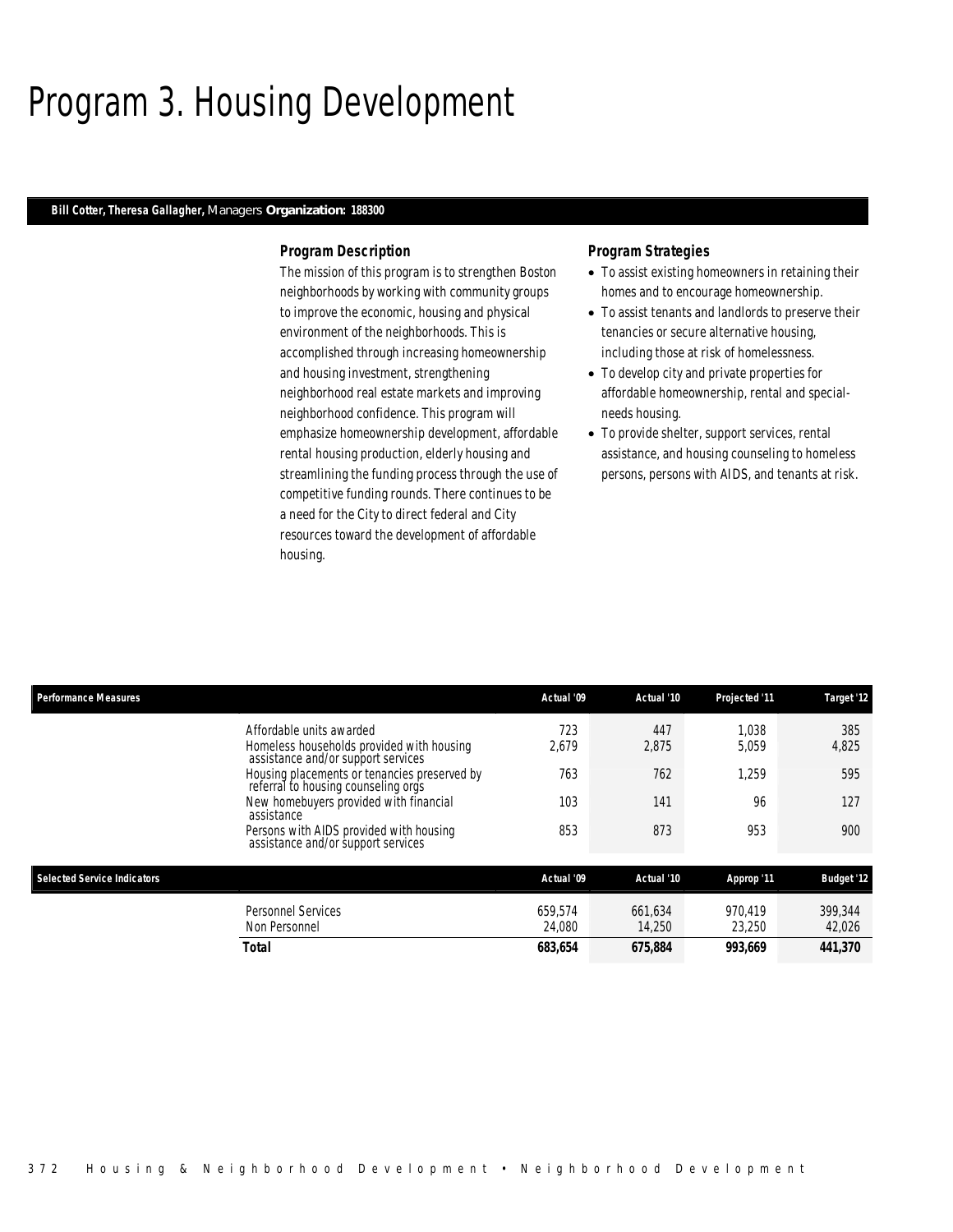## Program 4. Business Services

## *Keith Hunt, Manager Organization: 188500*

## *Program Description*

The Neighborhood Business Services Program works to develop and preserve economically viable and attractive businesses in Main Street districts and other neighborhood business districts, to create jobs, and increase the City's tax base.

## *Program Strategies*

• To promote the development and preservation of economically viable, attractive businesses and non-profits in Main Streets and other neighborhood business districts.

| <b>Performance Measures</b>                                                                            | Actual '09       | Actual '10        | Projected '11    | Target '12        |
|--------------------------------------------------------------------------------------------------------|------------------|-------------------|------------------|-------------------|
| All jobs created through OBD programs<br>Businesses assisted with financial or technical<br>assistance | 841<br>1.854     | 1.307<br>1.784    | 1.354<br>2.587   | 1.351<br>2,125    |
| Businesses participating in Boston Buying Power                                                        |                  | 1,256             | 723              | 825               |
| New businesses opened with financial or<br>technical assistance                                        | 173              | 164               | 187              | 169               |
| Storefronts improved                                                                                   |                  | 96                | 100              | 95                |
| Selected Service Indicators                                                                            | Actual '09       | Actual '10        | Approp '11       | <b>Budget '12</b> |
| <b>Personnel Services</b><br>Non Personnel                                                             | 30.462<br>45.461 | 154,918<br>34,206 | 22.799<br>34,607 | 59.076<br>34,597  |
| <b>Total</b>                                                                                           | 75,923           | 189,124           | 57,406           | 93,673            |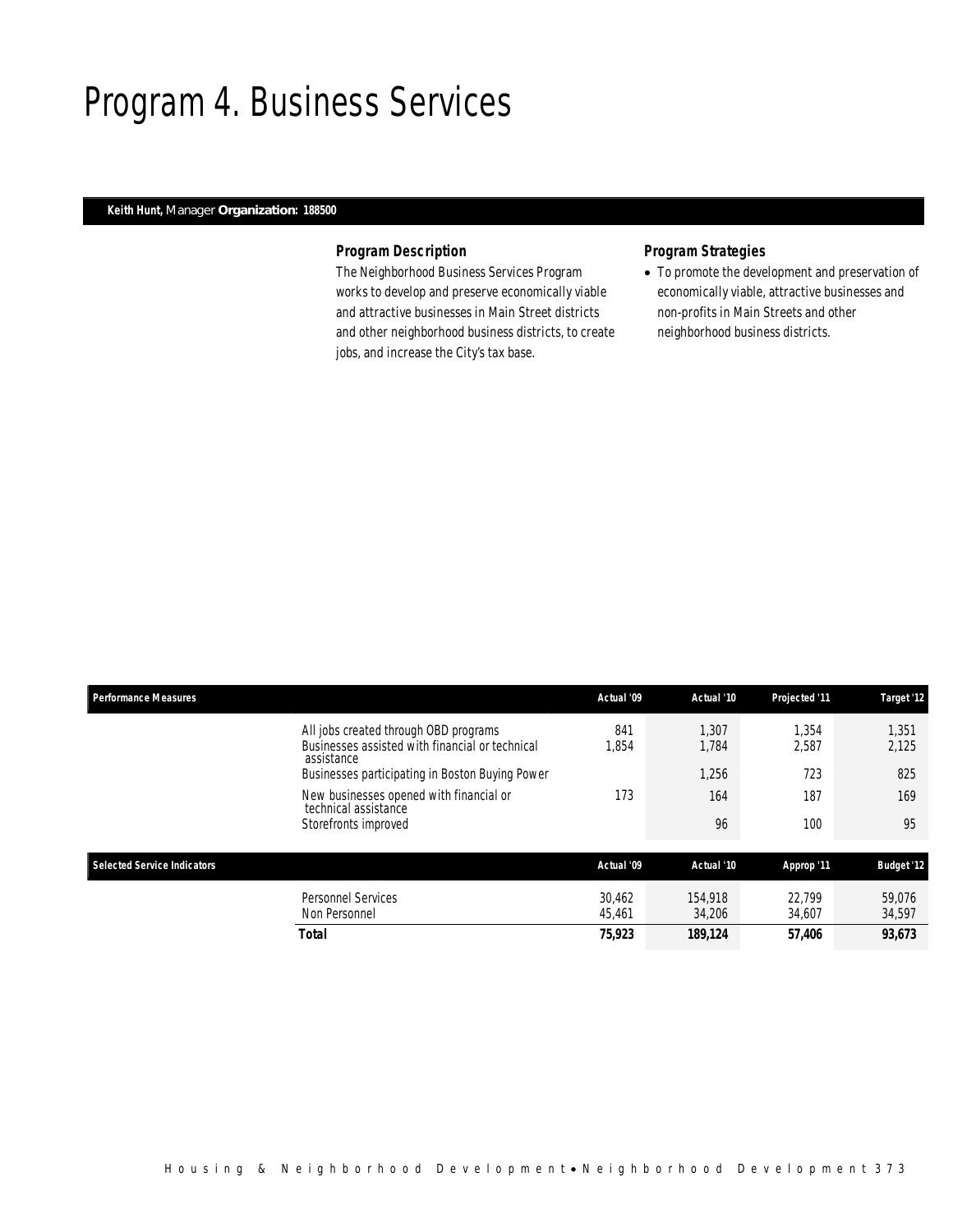## External Funds Projects

#### *ARRA - CDBG*

#### *Project Mission*

The Community Development Block Grant (CDBG-R) program under the ARRA enables local governments to undertake a wide range of activities intended to create suitable living environments, provide decent affordable housing and create economic opportunities, primarily for persons of low and moderate income. The City of Boston will allocate all CDBG-R funds for housing development, economic development, and construction and public facilities. All of these activities meet the national objective of providing a benefit (housing, jobs, or services) to low and moderate-income persons or areas. All funds must be committed within 18 months of the grant start date. CDBG-R is a three-year grant starting 7/22/09 and ending 7/21/12.

#### *ARRA - Homeless Prevention and Rapid Re-housing Program*

#### *Project Mission*

The Homelessness Prevention and Rapid Re-housing Program (HPRP) under ARRA provides financial assistance and services to prevent individuals and families from becoming homeless and help those who are experiencing homelessness to be quickly re-housed and stabilized. The funds under this program are intended to target individuals and families who would be homeless but for this assistance. The funds provide for a variety of assistance, including: short-term or medium-term rental assistance and housing relocation and stabilization services, including such activities as mediation, credit counseling, security or utility deposits, utility payments, moving cost assistance, and case management. At least 60 percent of funds must be spent within two years; all funds must be spent within three years. HPRP is a three-year grant starting 10/1/2009 and ending 9/30/2012.

### *ARRA – Neighborhood Stabilization Program 2*

#### *Project Mission*

Neighborhood Stabilization Program Two grant was made available to Boston and several other direct grant communities on a competitive basis from the US Department of Housing and Urban Development. The NSP initiative was created as part of the "Housing and Economic Recovery Act of 2009" designed to boost local economies through the provision of resources to purchase and rehab foreclosed homes. This is a second round of NSP funding in the amount of \$13.6M for the purpose of expanding the City's existing strategies of foreclosure prevention and reclamation efforts. Specifically, this funding will allow the City to support responsible redevelopment of foreclosed homes in those neighborhoods most burdened by Boston's bankowned properties, namely Dorchester, East Boston, Roxbury, Hyde Park, and Mattapan. This is a three year grant started on 2/11/10 and ending on 2/10/13.

#### *Abandoned Property Rehab Grant*

#### *Project Mission*

Ì

Abandoned Property Rehab Grant is a three year grant from the Commonwealth of Massachusetts' Attorney General's Office and is targeted to promote the rehabilitation of distressed /abandoned properties in highforeclosure areas of Boston that cannot be rehabilitated through other means being implemented by the City. This is a three year grant started on 1/4/2010 and ending 12/31/12.

*Brownfield Assessment Grants/Clean-Up Grants* 

#### *Project Mission*

The U.S. Environmental Protection Agency makes Brownfield Assessment and Clean-up grants available on a competitive basis. These grants are used to evaluate and/or clean-up contamination at EPA-eligible Brownfield sites. "Brownfields" are defined as "real property, expansion, redevelopment, or re-use of which may be complicated by the presence or the potential presence of a hazardous substance, pollutant, or contaminant". This is a three year grant started on 10/12/08 and ending on 10/11/11.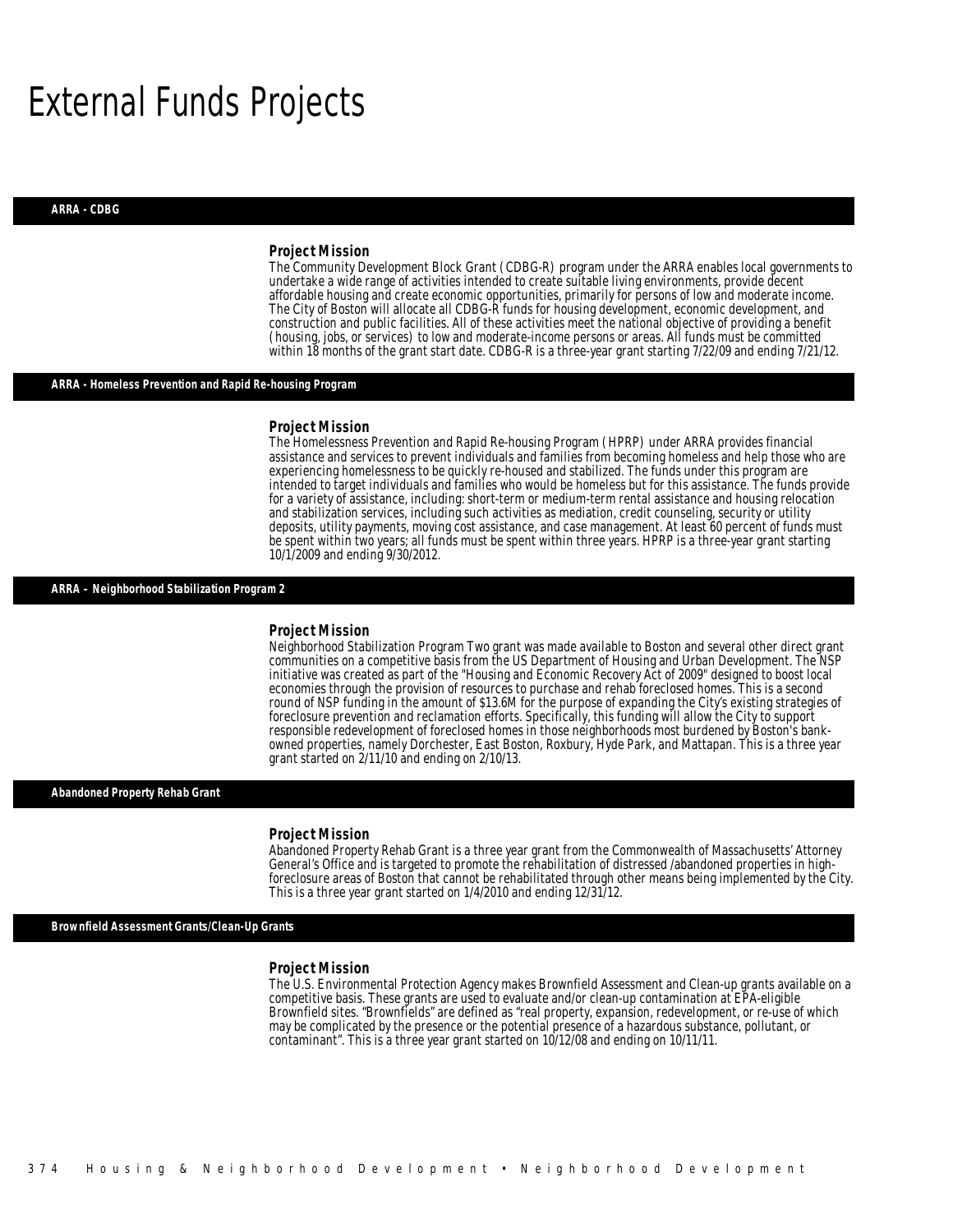The Brownfields Priority Projects Program is a three year grant to the City of Boston from Massachusetts Development, the state's finance and development authority. The purpose of this grant is to target high impact parcels in which a developer has expressed interest, where reuse would be viable but for environmental contamination.

### *CDAG for the Olmstead Green Project*

#### *Project Mission*

The CDAG for the Olmstead Green Project grant was used for the construction of water, sewer, utilities, and drainage infrastructure at the Olmstead Green East and West Campuses in Mattapan.

*Community Development Block Grant* 

#### *Project Mission*

The Community Development Block Grant (CDBG) is an annual entitlement grant from the U.S. Department of Housing and Urban Development (HUD) to the City of Boston designed to fund a variety of neighborhood development activities. At least 70 percent of CDBG funds must be used to benefit low- and moderate-income households. CDBG funds are used to produce and preserve affordable housing, revitalize neighborhood commercial districts, assist the renovation of non-profit facilities, improve vacant lots, promote and monitor fair housing activities, and assist non-profit organizations in the operation of emergency shelters, health care, child care, youth and adult literacy programs. CDBG funds cannot be used for general government services nor to replace funding cuts from existing public service activities.

*Economic Development Initiative/ Special Projects* 

#### *Project Mission*

The Economic Development Initiative/Special Project grants are made available on a competitive basis to municipalities through the federal budget process and administered by the U.S. Department of Housing and Urban Development (HUD). These grants are for specific purposes. In FY03 DND received a grant to support the Boston Main Streets program. In FY04, DND received two additional grants from HUD. One of the grants was for an affordable housing environmental remediation project and the second one was for the development of low and moderate-income housing.

### *Emergency Shelter Grant*

#### *Project Mission*

The Emergency Shelter Grant (ESG) is an annual entitlement grant to the City of Boston from the U.S. Department of Housing and Urban Development (HUD) to support the development and operations of emergency shelters for the homeless.

#### *First Time Homebuyer Counseling (COM)*

#### *Project Mission*

The First-time Homebuyer Counseling/Foreclosure Prevention grant from the Commonwealth of Massachusetts supports foreclosure prevention and loss mitigation counseling activities serving geographic areas of Boston with high rates of default and foreclosures targeting occupants of 1-4 unit properties.

*Green Affordable Housing Initiative (MTC)* 

#### *Project Mission*

The Green Affordable Housing Initiative (MTC) is a multi-year grant to the City of Boston from the Renewable Energy Trust, which is administered by the Massachusetts Technology Collaborative (MTC). These funds will be used to benefit the occupants of affordable housing in the City of Boston through the development of green affordable housing, which incorporates renewable energy, energy efficiency, green design and healthy home construction techniques into the City's affordable housing programs.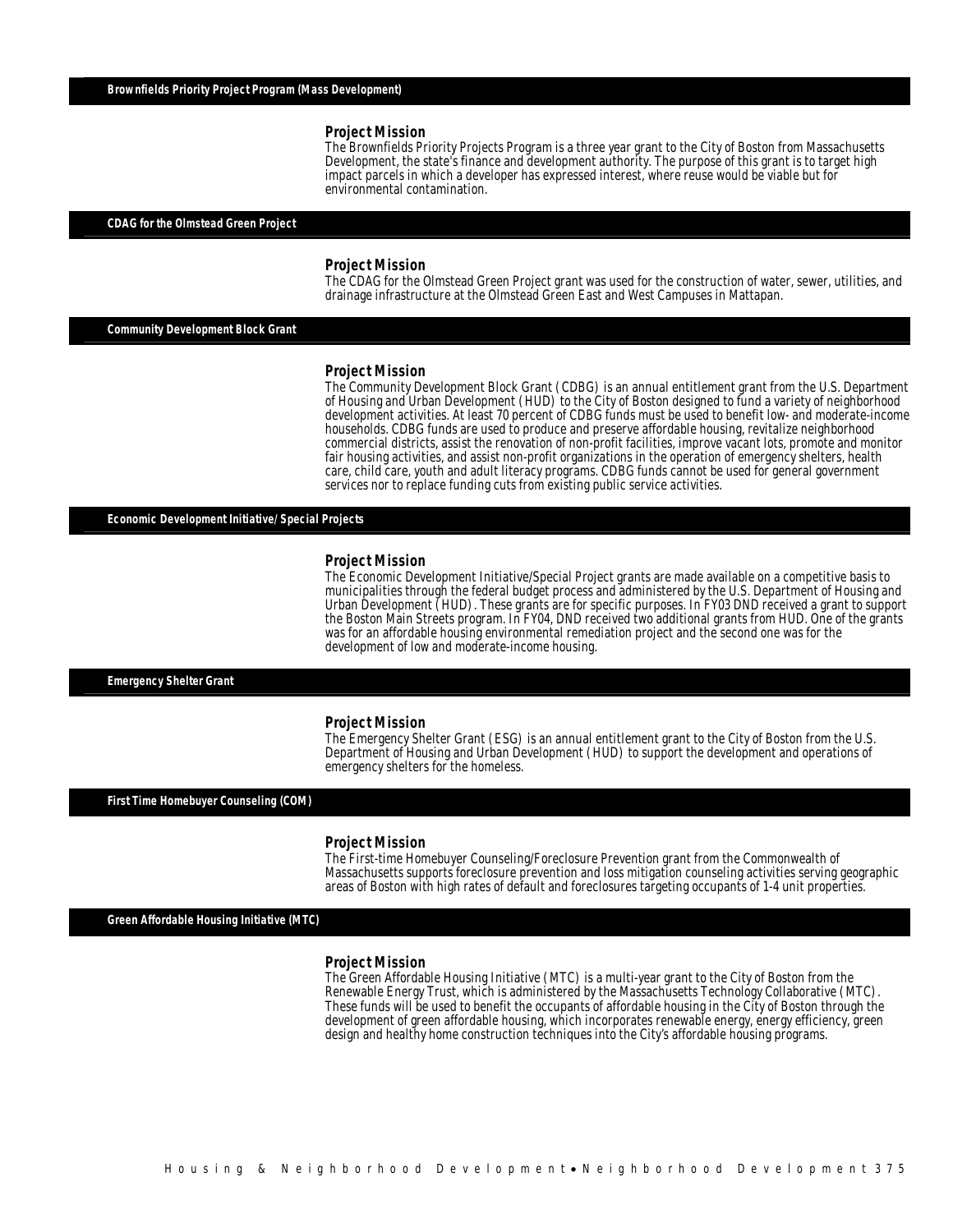The HOME Partnership Program is an annual entitlement grant from the U.S. Department of Housing and Urban Development (HUD) to the City of Boston to support the development of affordable housing. Eligible activities include new construction or rehabilitation of housing, tenant-based rental assistance for up to two years, and assistance to first-time homebuyers. All HOME funds must be used to benefit low- and moderate income households. Fifteen percent of HOME funds are set aside for Community Housing Development Organizations. HOME grants are five years in duration. The FY12 term is from 7/1/11 to 6/30/16.

#### *HOPWA*

#### *Project Mission*

The Housing Opportunities for People with AIDS (HOPWA) Program is a three year grant awarded annually received by the City of Boston from the U.S. Department of Housing and Urban Development designed to provide affordable, appropriate housing for people with AIDS (PWAs) in the metropolitan Boston area. Eligible activities include: housing, counseling, housing development, rental assistance, technical assistance, homelessness prevention, operating costs including support services, and housing-related costs. DND will be directing these funds to three primary activities: metropolitan-area housing counseling to help PWAs find/retain affordable housing, technical assistance to developers of housing for PWAs, and emergency assistance payments to help PWAs retain their existing housing to prevent homelessness. HOPWA grants are three years in duration. The FY12 term is from 7/1/11 to 6/30/14.

#### *Inclusionary Development Fund (IDF)*

#### *Project Mission*

The Inclusionary Development Fund is a two year grant from the Boston Redevelopment Authority to assist middle income homebuyers. The fund is capitalized through fees paid by private developers in lieu of building onsite inclusionary affordable housing.

*Lead Hazard Reduction Demonstration Grant* 

#### *Project Mission*

The LEAD Hazard Reduction Demonstration Grant is a 36-month Grant from the Department of Housing and Urban Development's Office of Healthy Homes and Lead Hazard Control to the City of Boston. The purpose of this competitive grant is to assist areas with the highest lead paint abatement needs in undertaking programs for abatement, inspections, risk assessments, temporary relocations, and interim control of lead based paint hazards in eligible privately owned single family housing units, and multifamily buildings that are occupied by low-income families. A modest demonstration projects component has also been included that can support lead abatement in foreclosed properties, housing receiverships, and units that reveal significant lead paint hazards as a result of the City's Turnover Inspection Ordinance.

### *Lead Paint Abatement*

#### *Project Mission*

The Lead Paint Abatement grant is a competitive 36-month grant from the U.S. Department of Housing and Urban Development's Office of Healthy Homes and Lead Hazard Control to the City of Boston. The purpose of the grant is to reduce the exposure of young children to lead-based paint hazards in their homes through intensive services consisting of counseling, outreach and abatement in the high-risk target areas of Dorchester, Roxbury and Mattapan and to provide financing services citywide. Activities include abatement, inspections, risk assessments, and temporary relocations.

#### *Neighborhood Development Fund*

#### *Project Mission*

The Neighborhood Development Fund receives revenue from the repayment of Urban Development Action Grant (UDAG) loans to the City. Funds can be used for eligible HUD Title I activities which are somewhat less restrictive than CDBG regulations. In FY12, DND will use NDF to support Main Streets business districts located in areas that are not low and moderate income.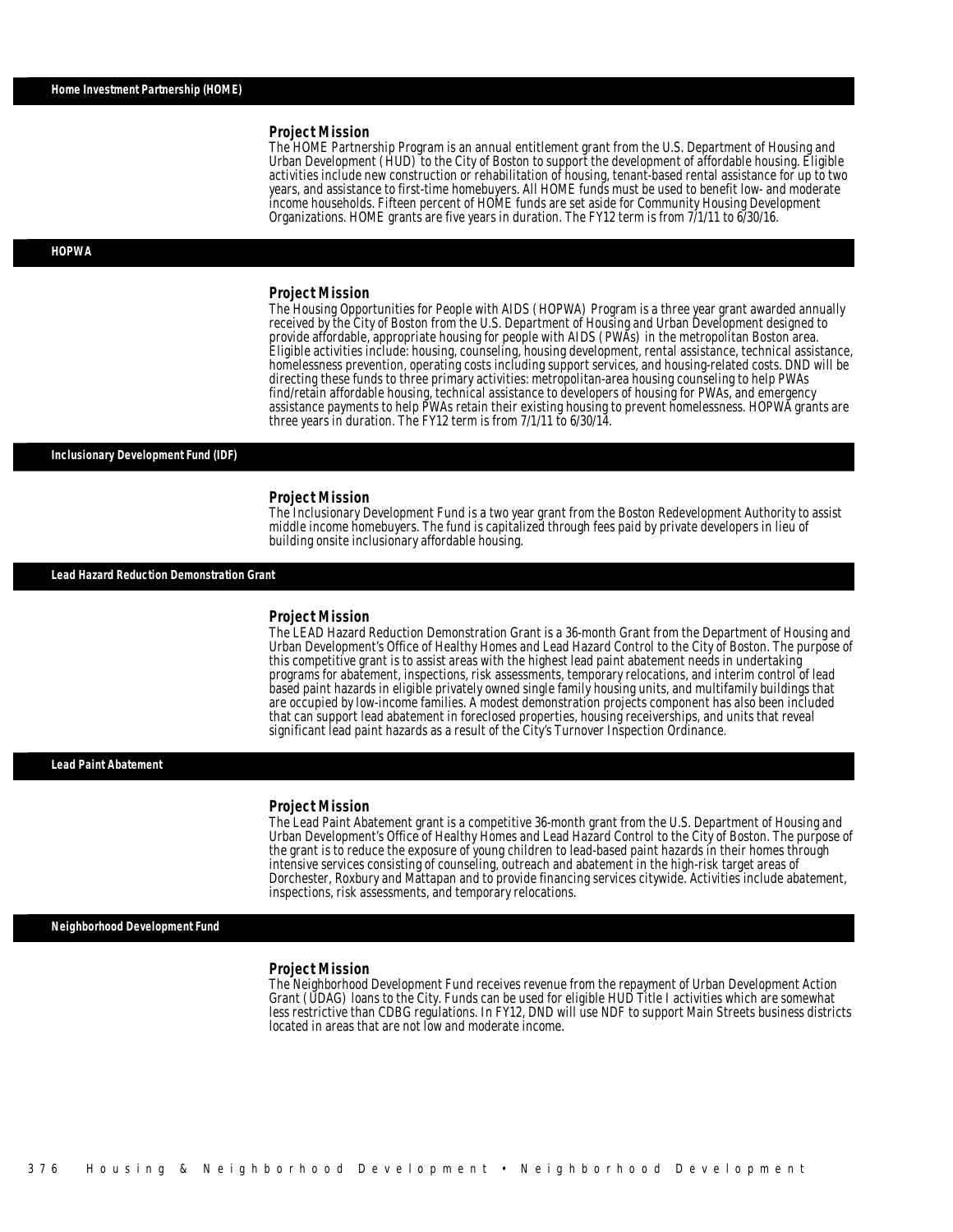Neighborhood Stabilization Program (NSP) is a non-competitive grant available to eligible cities from the US Department of Housing and Urban Development. Funds can be used to establish financial mechanisms for purchase and redevelopment of foreclosed upon homes and residential properties, including such mechanisms as soft-seconds, loan loss reserves, and shared-equity loans for low- and moderate-income homebuyers; purchase and rehabilitate homes and residential properties that have been abandoned or foreclosed upon, in order to sell, rent, or redevelop such homes as properties; establish land banks for homes that have been foreclosed upon; demolish blighted structures; and redevelop demolished or vacant properties. NSP funds must be committed within 18 months of the grant start date. All funds must be spent within three years. The start date of this grant is 03/09/2009 and end date is 03/08/2013.

*Neighborhood Stabilization Program (State Funds)* 

#### *Project Mission*

Neighborhood Stabilization Program grants was made available to Boston and several other direct grant communities on a non-competitive basis from the Massachusetts Department of Housing and Community Development. The Commonwealth of Massachusetts agreed to match Boston's HUD NSP funds \$1-\$1 and will match the NSP admin funds \$0.50-\$1. Funds can be used to establish financial mechanisms for purchase and redevelopment of foreclosed upon homes and residential properties, including such mechanisms as softseconds, loan loss reserves, and shared-equity loans for low- and moderate-income homebuyers; purchase and rehabilitate homes and residential properties that have been abandoned or foreclosed upon, in order to sell, rent, or redevelop such homes as properties; establish land banks for homes that have been foreclosed upon; demolish blighted structures; and redevelop demolished or vacant properties. The start date of this grant is 07/20/2009 and the end date is 03/31/2013. Ì

*Regional Foreclosure Education Grant (COM)* 

#### *Project Mission*

The Regional Foreclosure Education grant from the Commonwealth of Massachusetts supports the expansion of foreclosure counseling providers under contract with the City of Boston. These providers serve geographic areas of Boston with high rates of default and foreclosures targeting occupants of 1-4 unit properties.

*Regional Network Innovations to End Homelessness* 

#### *Project Mission*

Î

The Regional Network Innovations to End Homelessness grants are made available to the Boston Regional Network from the Massachusetts Interagency Council on Housing and Homelessness through the Department of Housing and Community Development on a competitive basis. Grant funds will be used for implementing innovative strategies that will inform new and emerging statewide housing approaches to ending homelessness. This is an 18-month grant available from 1/1/09-6/30/10. In FY11, this grant was extended to 3/31/11.

#### *Section 108 Loans/Economic Development Initiative*

*Project Mission*  Development (HUD) on an application basis. Section 108 funds are secured by the City through a pledge of its current and future CDBG grant awards. These funds are used for economic development projects. Boston Invest in Growth Loan Fund is a \$40 million HUD Section 108 funded loan pool designed to jumpstart wellfinanced construction projects, create jobs, and strengthen Boston's economy. This program is designed for large commercial projects in Boston that have both permanent financing and equity in place. Boston Invests will finance the gap that remains between the financing and equity and the total project cost, known as mezzanine financing. In addition, up to 10% of the loan pool will be set aside for smaller neighborhood based projects of at least 5,000 square feet, the underwriting criteria for which will be the same as for the larger loans but the interest rate charged as well as the additional interest paid at the end will be lower. Additionally, \$2.5 million HUD Section 108 funded loan pool will be used tor energy efficiency and to promote job creation. The Economic Development Initiative (EDI) Program is a special HUD program that makes available grants to cities to spur economic opportunity by creating jobs, attracting private partnerships, and training residents for new job opportunities; to promote community development through a long-term economic development strategy; to establish community-based partnerships; and to develop a plan for responding to community needs by integrating economic, physical, human, and other strategies. The City received \$25 million in EDI funds for use within the Empowerment Zone.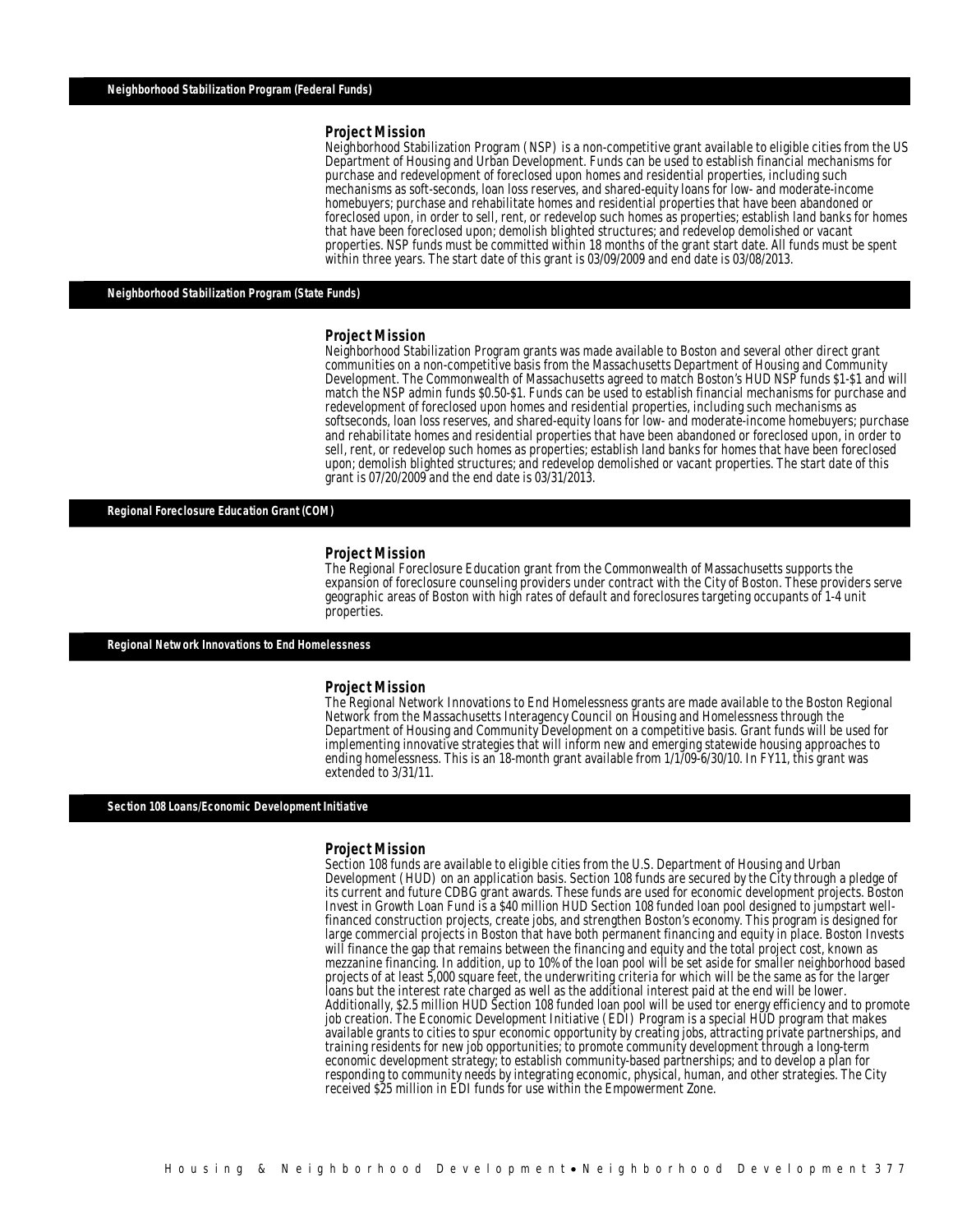The Shelter Plus Care is a one year grant that is funded by HUD to provide rental assistance for homeless persons with disabilities, primarily those with serious mental illness, chronic problems with alcohol and/or drugs, and AIDS/HIV. The supportive service, which must match the value of the rental assistance, are provided by federal, state or local sources.

### *Supportive Housing*

#### *Project Mission*

Î

The Supportive Housing program is an annual competitive grant from the US Department of Housing and Urban Development (HUD). The purpose of the program is to promote the development of supportive housing and supportive housing services, including innovative approaches to assist homeless persons in the transition from homelessness, and to promote the provision of supportive housing to homeless persons to enable them to live as independently as possible. The program has three goals; to help program participants obtain and remain in permanent housing, to help participants increase skills and/or income, and to help participants achieve greater self-determination.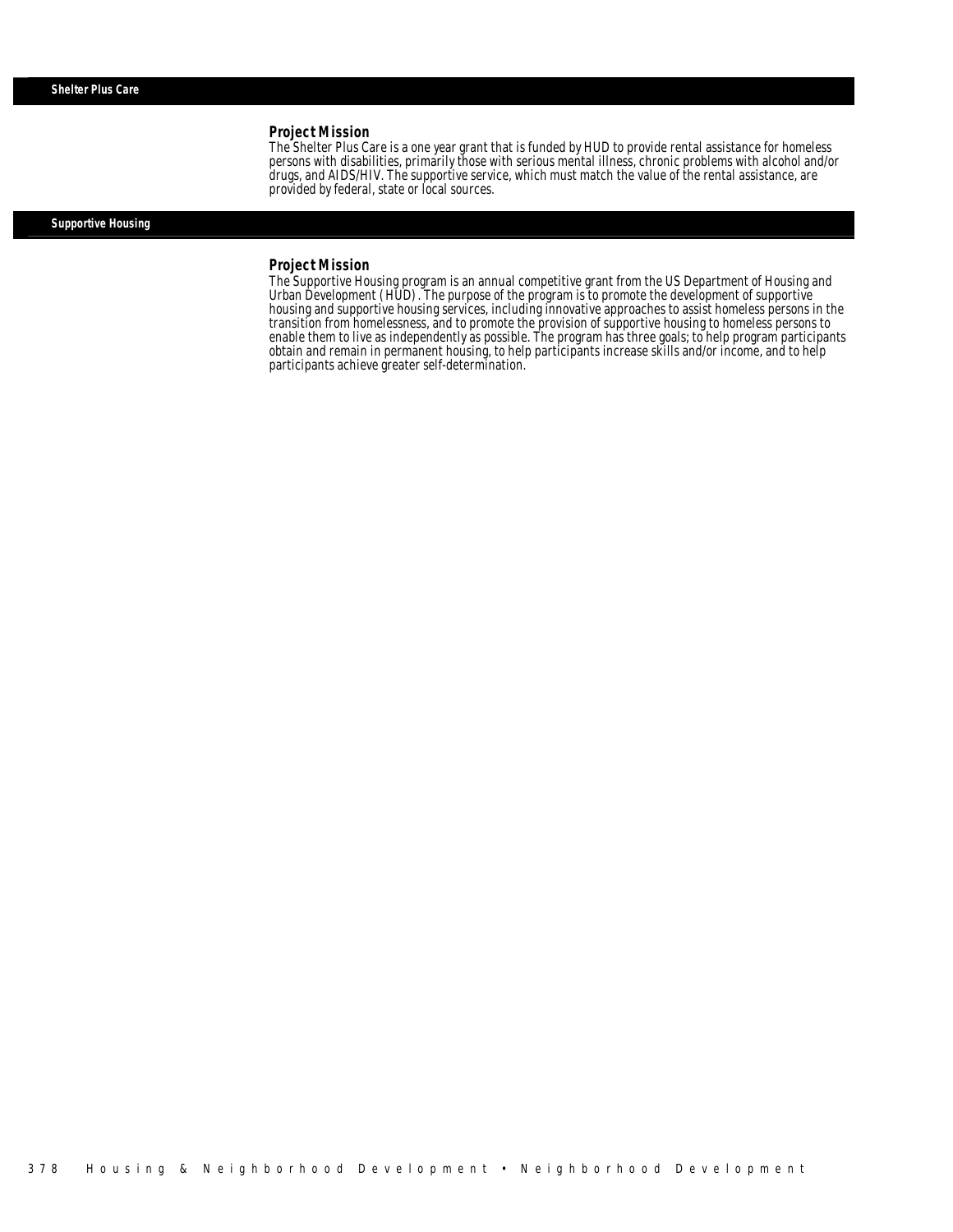## Neighborhood Development Capital Budget

## *Overview*

Capital investment will support efforts to repair and rebuild public facilities, revitalize neighborhood business districts, and improve public spaces operated by the Department of Neighborhood Development.

## *FY12 Major Initiatives*

- Begin project to renovate the public restrooms, stage lighting and sound system at the Strand Theatre.
- Replace the water line that supports the Fire Training Academy and the Police gun range on Moon Island and the Public Health Commission's campus on Long Island.

| <b>Capital Budget Expenditures</b> |                         | Total Actual '09 | Total Actual '10 |         | <b>Estimated '11 Total Projected '12</b> |
|------------------------------------|-------------------------|------------------|------------------|---------|------------------------------------------|
|                                    |                         |                  |                  |         |                                          |
|                                    | <b>Total Department</b> | 4.416.146        | 774.295          | 160,000 | 2,734,000                                |